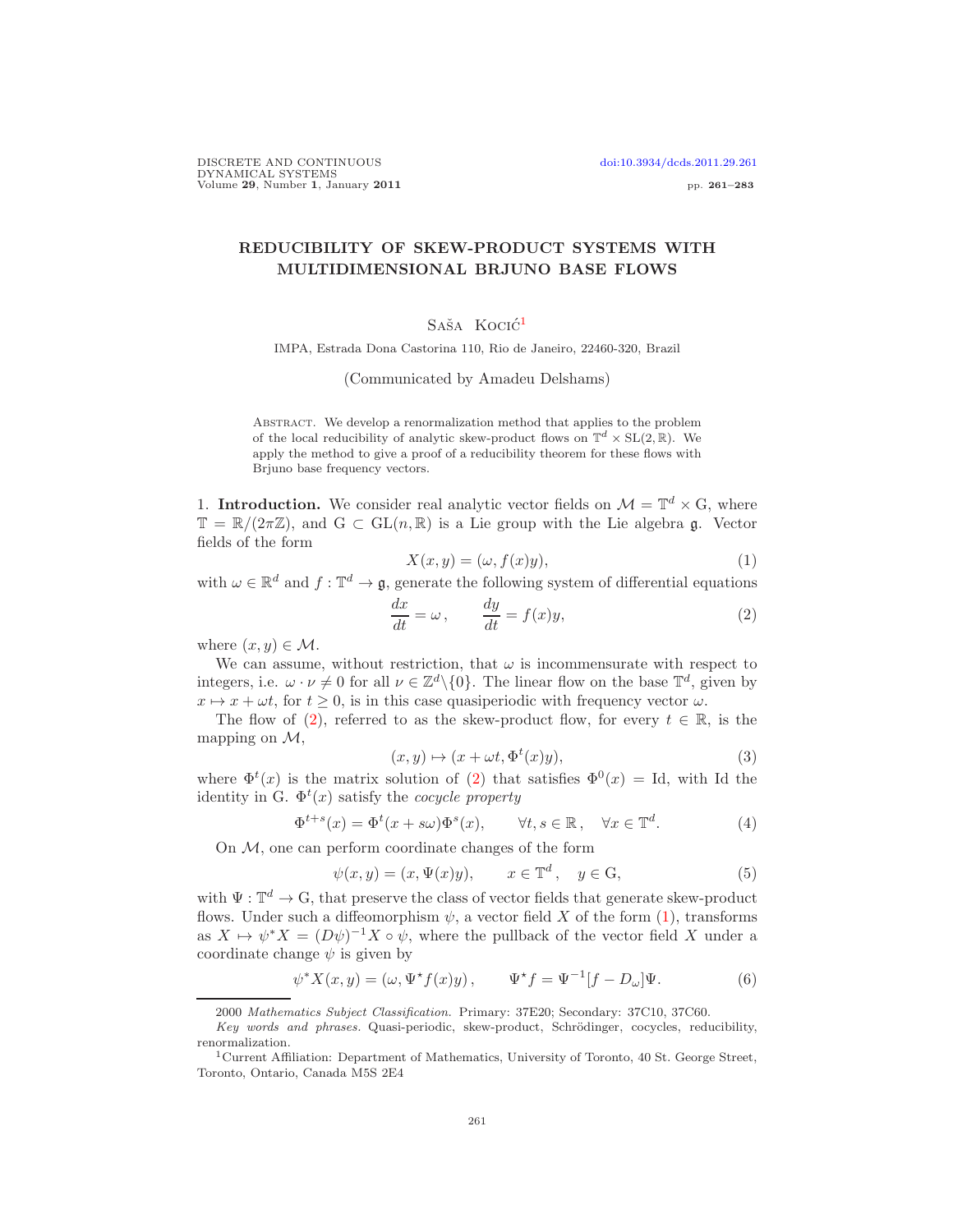Here  $D_{\omega} = \omega \cdot D_x$  is the directional derivative on  $\mathbb{T}^d$  in the direction of  $\omega$ .

The problem of reducibility of the system [\(2\)](#page-0-1) concerns the existence of a coordinate change  $z = \Psi(x)^{-1}y$  that transforms the system into

<span id="page-1-0"></span>
$$
\frac{dx}{dt} = \omega, \qquad \frac{dz}{dt} = uz,
$$
\n(7)

with a constant function  $x \mapsto u \in \mathfrak{g}$ .

**Definition 1.1.** We say that X is  $(C^{\omega})$  conjugated to Y if there exists a  $(C^{\omega})$ coordinate change  $\psi$  on M, such that  $\psi^* X = Y$ . We call X of the form [\(1\)](#page-0-2)  $(C^{\omega})$ *reducible* if it is  $(C^{\omega})$  conjugated to K, where  $K(x, y) = (\omega, uy)$ , with some constant element  $u \in \mathfrak{g}$ .

The system of equations [\(2\)](#page-0-1) is equivalent to a linear system of ODE's with time dependent coefficients. In the case  $d = 1$ , the coefficients are periodic in time and the results of Floquet and Lyapunov show that the system is always reducible.

We are interested in the case  $d > 1$  and the following reducibility problem: given a constant matrix  $u \in \mathfrak{g}$  and the associated system in constant coefficients [\(7\)](#page-1-0), we are interested in the reducibility of systems "nearby" to the one with constant coefficients. This is an old and well-studied problem in dynamics. The problem typically involves small divisors, and further conditions are needed in order to achieve reducibility.

Classical results  $[3, 7]$  $[3, 7]$  and the later extensions  $[8, 9, 16, 22, 23, 30]$  $[8, 9, 16, 22, 23, 30]$  $[8, 9, 16, 22, 23, 30]$  $[8, 9, 16, 22, 23, 30]$  $[8, 9, 16, 22, 23, 30]$  $[8, 9, 16, 22, 23, 30]$  $[8, 9, 16, 22, 23, 30]$  $[8, 9, 16, 22, 23, 30]$  $[8, 9, 16, 22, 23, 30]$  $[8, 9, 16, 22, 23, 30]$  have already shown that this is possible in the case of Diophantine frequency vectors  $\omega$ , i.e. those for which there exist a constant  $\kappa > 0$  and  $\beta \geq 0$ , such that

$$
|\omega \cdot \nu| \ge \kappa \|\nu\|^{-(d-1+\beta)}, \qquad \forall \nu \in \mathbb{Z}^d \setminus \{0\}.
$$
 (8)

In the case of  $G = SL(2,\mathbb{R})$ , motivated by the study of one-dimensional Schrödinger equation with a quasi-periodic potential, reducibility results have been obtained in the perturbative regime by KAM methods by Dinaburg and Sinai [\[7\]](#page-21-1) and Eliasson [\[8\]](#page-21-2), following the seminal ideas of Moser [\[29\]](#page-22-5). Eliasson has obtained, in the continuous-time case, the reducibility of analytic skew-product systems, close to a constant coefficient system of the form  $(7)$ , in the case of Diophantine  $\omega$  and fibered rotation number (associated to eigenvalues of u) either Diophantine or rational with respect to  $\omega$ . The closeness condition does not depend on the fibered rotation number. A discrete-time version of this result was obtained in [\[13\]](#page-22-6). In the case of compact groups G, local reducibility results have been obtained in [\[22,](#page-22-2) [23\]](#page-22-3).

A non-perturbative version of the Eliasson result [\[8\]](#page-21-2) (the closeness to a constant does not depend on the frequency) in the single frequency case can be found in [\[2\]](#page-21-3). In the multifrequency case, it was shown by Bourgain that the results fail to extend to the non-perturbative regime [\[4\]](#page-21-4).

Another approach to the reducibility problems is based on renormalization methods. For discrete-time cocycles on G, i.e. pairs  $(\alpha, A) : (x, y) \mapsto (x + \alpha, A(x)y)$  on  $\mathbb{T}^d \times G$ , over rotations by an irrational  $\alpha \in \mathbb{T}^1$ , and for  $G = SU(2)$ , a renormalization method was introduced by Rychlik [\[31\]](#page-22-7). The method was later improved by Krikorian who obtained several global results on reducibility of cocycles [\[24,](#page-22-8) [25\]](#page-22-9). Similar methods have been applied in [\[15\]](#page-22-10) to prove that, for almost all  $\alpha$ , a measurable conjugacy of an analytic quasi-periodic cocycle on  $SO(n, \mathbb{R})$  to a constant, implies analytical reducibility. Avila and Krikorian have proved a global reducibility result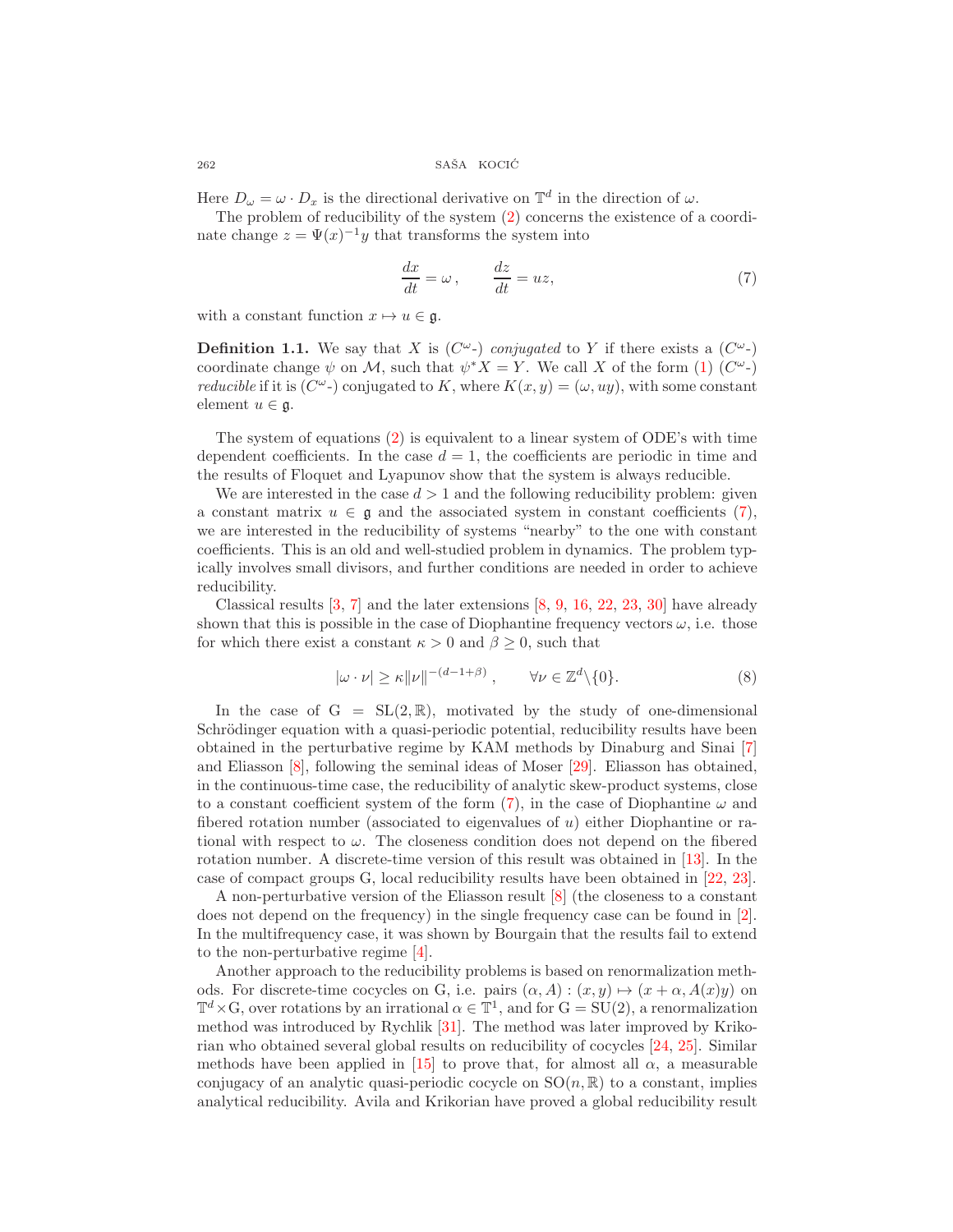for analytic cocycles on  $SL(2,\mathbb{R})$  [\[1\]](#page-21-5): for almost every  $\alpha$ , if such a cocycle is  $L^2$ conjugated to some constant cocycle in  $SO(2,\mathbb{R})$ , then it is analytically reducible to it.

Different renormalization methods have been applied to the problem of reducibility of skew-product flows on  $\mathbb{T}^d \times SL(2,\mathbb{R})$  in [\[20,](#page-22-11) [27\]](#page-22-12). These methods are similar to the ones previously used in the context of invariant tori for Hamiltonian flows [\[21\]](#page-22-13) and more general vector fields on  $\mathbb{T}^d \times \mathbb{R}^m$  [\[18\]](#page-22-14). For skew-product flows, the  $d = 2$ , analytic, Brjuno case was considered by Lopes-Dias [\[27\]](#page-22-12), while Koch and Lopes Dias considered the Diophantine multi-frequency case [\[20\]](#page-22-11), in the  $C^{\infty}$  setting. The former approach relies on the estimates coming from the one-dimensional continued fraction algorithm and is consequently restricted to  $d = 2$ . In the latter, the results have been extended to  $d > 2$ , in the Diophantine case, by using estimates from a multidimensional continued fraction algorithm [\[17\]](#page-22-15).

In this paper, we develop a renormalization method that applies to the problem of reducibility of analytic skew-product flows with multidimensional Brjuno base rotation. It extends the results of [\[27\]](#page-22-12) to dimensions  $d > 2$ , and the results of [\[20\]](#page-22-11) (in the analytic case) to Brjuno frequency vectors.

**Definition 1.2.** A vector  $\omega \in \mathbb{R}^d$  is *Brjuno* if the following condition is satisfied [\[5,](#page-21-6) [6\]](#page-21-7)

<span id="page-2-1"></span>
$$
\sum_{n=1}^{\infty} 2^{-n} \ln(1/\Omega_n) < \infty \,, \qquad \Omega_n = \min_{\nu \in \mathbb{Z}^d, 0 < |\nu| \le 2^n} |\omega \cdot \nu| \,. \tag{9}
$$

The set of Brjuno vectors is of full Lebesgue measure. In particular, it contains all Diophantine vectors, for all  $\kappa > 0$  and all  $\beta > 0$ . Conversely, there are vectors that are Brjuno and are not Diophantine for any  $\kappa$  and  $\beta$ .

A condition less restrictive than Diophantine (that agrees with Brjuno in the  $d = 2$  case) has also been recently considered in [\[28\]](#page-22-16), in the contexts of linearizability of torus flows. The multidimensional Brjuno  $\omega$  case has also been recently considered in the skew-product case by Gentile [\[12\]](#page-22-17), using a different renormalization method based on resummation of perturbation series as in quantum field theory (see e.g. [\[10,](#page-22-18) [11\]](#page-22-19)). In fact, Gentile's results are valid under a Brjuno condition on the fibered rotation number with respect to  $\omega$ .

We will consider vector fields close to an integrable vector field  $K(x, y) = (\omega, uy)$ , with  $u \in \mathfrak{sl}(2,\mathbb{R})$  Diophantine with respect to  $\omega$ . We will assume that u has purely imaginary eigenvalues.

**Definition 1.3.** A matrix  $u \in \mathfrak{sl}(2,\mathbb{R})$  with eigenvalues  $\pm i\rho$  is *Diophantine with* respect to  $\omega$  if there exists constants  $\mathcal{C}, \tau > 0$  such that

<span id="page-2-2"></span>
$$
|\omega \cdot \nu - 2\rho| > \frac{\mathcal{C}}{|\nu|^{\tau}}, \qquad \forall \nu \in \mathbb{Z}^d \setminus \{0\}.
$$
 (10)

As a corollary of our main result (Theorem [1.5](#page-3-0) below), we will obtain the following.

<span id="page-2-0"></span>**Theorem 1.4.** Let  $\omega \in \mathbb{R}^d$  be a Brjuno vector and K a vector field of the form  $K(x, y) = (\omega, uy)$ , with  $u \in \mathfrak{sl}(2, \mathbb{R})$  Diophantine with respect to  $\omega$ . If X is a real analytic vector field on  $\mathbb{T}^d \times SL(2,\mathbb{R})$  of the form [\(1\)](#page-0-2) with the base frequency vector  $\omega$ , sufficiently close to K, then there exists  $v \in \mathfrak{sl}(2,\mathbb{R})$  such that  $X_v$ , where  $X_v(x, y) = X(x, y) + (0, vy)$ , for  $(x, y) \in \mathbb{T}^d \times SL(2, \mathbb{R})$ , is  $C^{\omega}$ -reducible to K. The map  $X \mapsto v$  is analytic.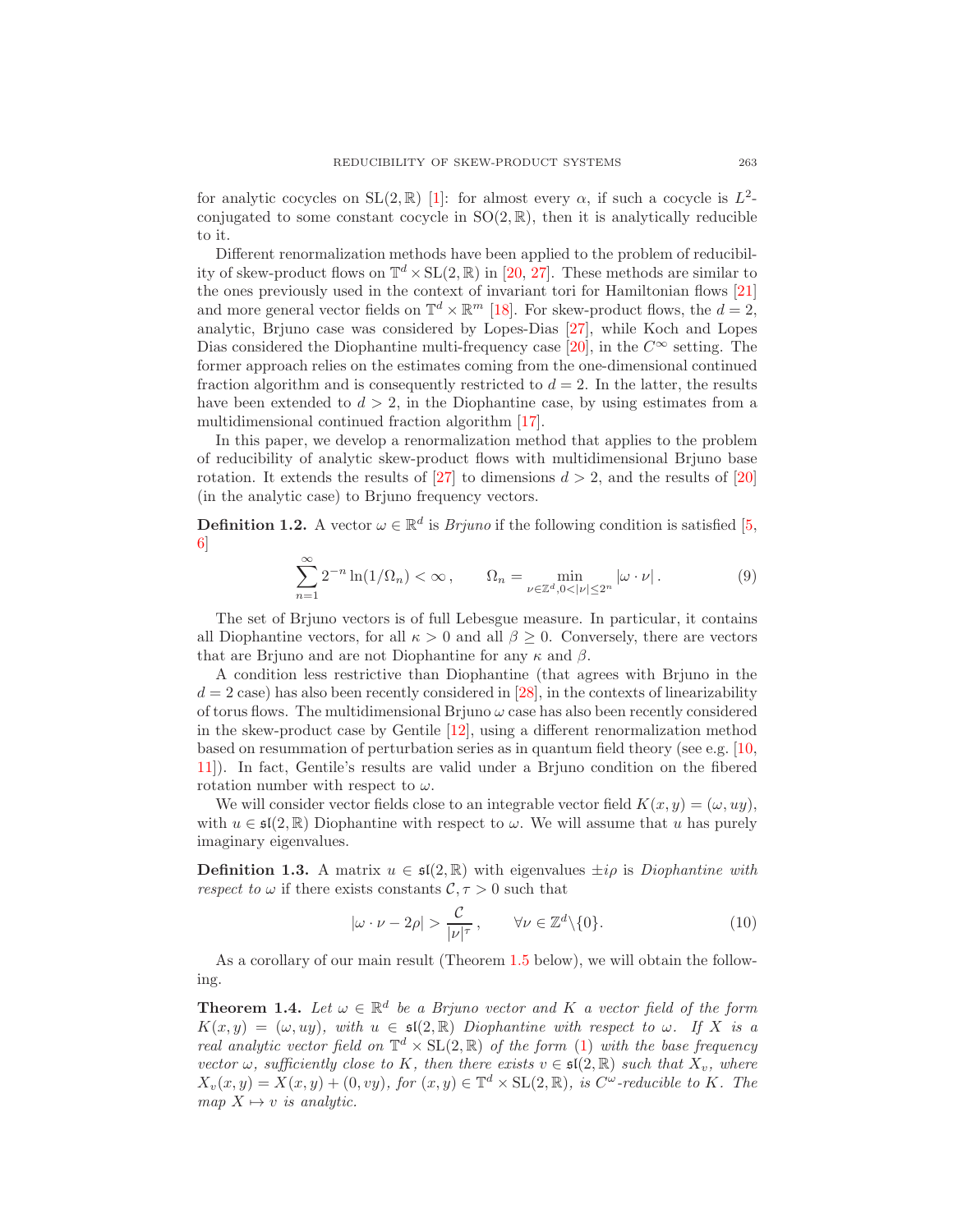### $264$  SAŠA KOCIĆ

This theorem is often referred to as a normal form theorem [\[23\]](#page-22-3). We will not use this terminology here, in order to avoid the confusion with a different theorem that is an essential part of the methods used here. We note that this result can be used to improve the arithmetic condition on  $\omega$  in the main result of [\[7\]](#page-21-1). Following Chapter 4 of [\[23\]](#page-22-3), by looking at the dependence of v on u, and using Whitney extension, one can show the existence of a positive measure set of parameters (energy) for which the one-dimensional quasi-periodic Schrödinger equation is reducible.

The renormalization approach that we pursue here provides an alternative method to KAM theory to deal with small divisors. By scaling the torus, one turns some of them into "large divisors", that can be eliminated by a coordinate change. Construction of such a coordinate change (see Section [6\)](#page-17-0) is an important part of our renormalization method that differs it from renormalization methods used for discrete time cocycles (see e.g.  $[1]$ ). These are the basic steps of a one-step renormalization operator  $\mathcal{R}$ , defined between spaces of vector fields of the form [\(1\)](#page-0-2). We will construct a sequence of renormalization operators, with an integrable fixed set, and show that there is a "stable manifold" associated to them. We will show that the vector fields on the stable manifold are reducible. The result of Theorem [1.4](#page-2-0) is obtained simply by showing that the family of vector fields parameterized by  $v$ intersects the stable manifold. The proof is given at the end of Section [5.](#page-13-0)

The scaling of  $\mathbb{T}^d$  is achieved by a sequence of non-integer matrices  $T_n \in GL(d, \mathbb{R})$ . This is in contrast to the earlier approaches where a sequence of scaling matrices in  $SL(d, \mathbb{Z})$  is generated from a continued fraction algorithm. The flow on a homogeneous space  $SL(d, \mathbb{Z})\setminus SL(d, \mathbb{R})$  can provide a way to construct a sequence of matrices  $P_n \in SL(d, \mathbb{Z})$  and the corresponding matrices  $T_n = P_{n-1}^{-1} P_n$  [\[17,](#page-22-15) [26\]](#page-22-20). The flow is generated by the right action on a matrix  $M_{\omega}$  associated to  $\omega \in \mathbb{R}^d$ , of a oneparameter subgroup  $E^t$ , with  $t \geq 0$ , of  $SL(d, \mathbb{R})$ , that has the property to expand the direction of  $\omega$  and contract perpendicular directions. Given a sequence of stopping times  $n \mapsto t_n$ ,  $n \in \mathbb{N}$ , one can generate a sequence of matrices  $P_n \in SL(d, \mathbb{Z})$ , whose left action brings the resulting matrix back to the fundamental domain for the left action of  $SL(d, \mathbb{Z})$  on  $SL(d, \mathbb{R})$ . In order for these matrices to be useful for renormalization, one needs to have a good control of the matrices  $P_n$ . In [\[17\]](#page-22-15), the appropriate bounds have been obtained for the case of Diophantine frequency vectors. In the approach pursued here, applicable to the larger set of Brjuno frequency vectors, we perform the scaling of  $\mathbb{T}^d$  using non-integer matrices, that expand the direction of  $\omega$  and contract all perpendicular directions. The scaling produces a deformation of the Fourier lattice  $V$  and we control the deformation produced by repeated scaling. For an application of this idea to renormalization of vector fields on  $\mathbb{T}^d \times \mathbb{R}^m$  the reader is referred to [\[19\]](#page-22-21).

Let  $\mathbb I$  be the identity operator and  $\mathbb E$  be the torus averaging projection operator on spaces of analytic functions from  $\mathbb{T}^d$  into  $\mathfrak{g}$  (see Section [2\)](#page-4-0). We will use the same symbols for the corresponding operators on spaces of vector fields on  $\mathbb{T}^d \times G$  of the form [\(1\)](#page-0-2). In particular,  $\mathbb{E}X(x,y) = (\omega, \mathbb{E}f(x)y)$ .

<span id="page-3-0"></span>**Theorem 1.5.** Let  $\omega \in \mathbb{R}^d$  be a Brjuno vector and K a vector field of the form  $K(x, y) = (\omega, uy)$ , with  $u \in \mathfrak{sl}(2, \mathbb{R})$  Diophantine with respect to  $\omega$ . There exists an open neighborhood  $\mathcal{D}_0$  of K of real analytic vector fields on  $\mathbb{T}^d \times SL(2,\mathbb{R})$ , of the form [\(1\)](#page-0-2), and an analytic function  $W : (\mathbb{I} - \mathbb{E})\mathcal{D}_0 \to \mathbb{E}\mathcal{D}_0$ , satisfying  $W(0) = K$ and  $DW(0) = 0$ . Every vector field X on the graph W of W is  $C^{\omega}$ -reducible to K via a conjugacy  $\psi_X$  of the form [\(5\)](#page-0-3). Moreover, the map  $X \mapsto \psi_X$  is analytic.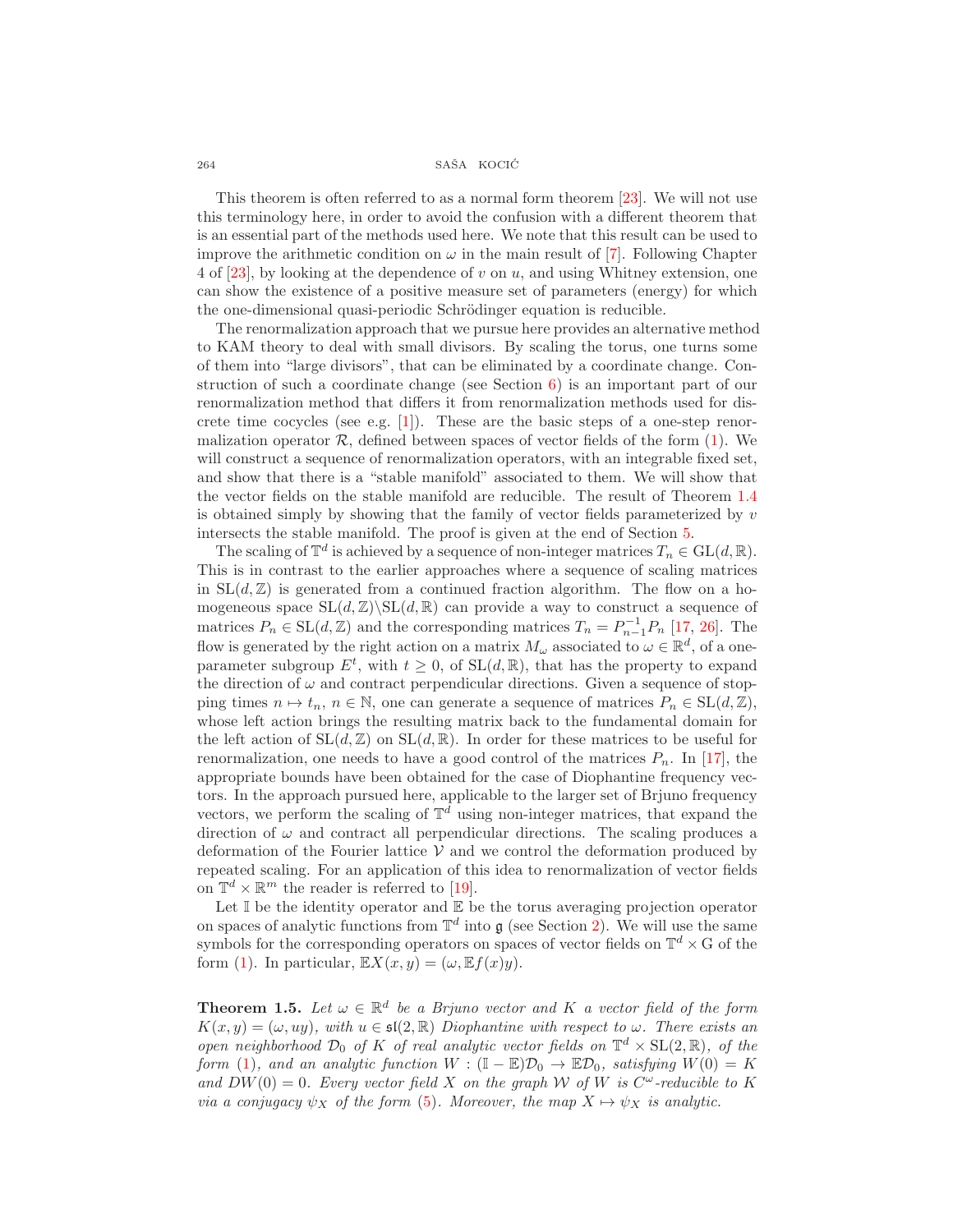This theorem follows from the results of Section [4](#page-10-0) (Theorem [4.7\)](#page-13-1) and Section [5](#page-13-0) (Theorem [5.4\)](#page-16-0). It immediately implies Theorem [1.4.](#page-2-0)

We remark that the frequency vector  $\omega$  is fixed, and an open neighborhood of K means  $\{\omega\}\times B$ , where B is an open neighborhood of u in the space of analytic functions from  $\mathbb{T}^d$  into  $\mathfrak{sl}(2,\mathbb{R})$ . Our second remark is that our estimates are uniform within classes of Brjuno vectors  $\omega$  and  $u \in \mathfrak{sl}(2,\mathbb{R})$  Diophantine with respect to  $\omega$ , described at the end of Section [4.1.](#page-10-1)

The paper is organized as follows. In Section [2](#page-4-0) we introduce the spaces of analytic vector fields and maps that we consider. In Section [3](#page-5-0) we construct a one-step renormalization operator. In Section [4](#page-10-0) we construct a sequence of renormalization operators with a "trivial" limit set and show that there exists a stable manifold  $W$ of vector fields associated to this set. Section [5](#page-13-0) deals with the reducibility of vector fields on the stable manifold. Section [6](#page-17-0) is independent, and contains a proof of a normal form theorem for skew-product flows on  $\mathbb{T}^d \times G$ , that has been used in the construction of a single renormalization step.

### <span id="page-4-0"></span>2. Preliminaries.

2.1. Spaces of vector fields with skew-product flows. On  $\mathbb{R}^n$  and  $\mathbb{C}^n$  we use the following norms:  $|v| = \sum_{j=1}^n |v_j|$  and  $||v|| = \max_j |v_j|$ . Let  $\rho > 0$ . Denote by  $D_{\varrho}$  the set of all points  $x \in \mathbb{C}^d$  characterized by  $\|\text{Im } x\| < \varrho$ .

Let  $\{e_1,\ldots,e_d\}$  be a basis and  $\mathcal{Z} = \{\sum_{i=1}^d z_i e_i | z_i \in \mathbb{Z}\}\$  be a lattice in  $\mathbb{R}^d$ . Let also V be its dual lattice, i.e. the set of points  $v \in \mathbb{R}^d$  satisfying  $\exp(iv \cdot z) = 1$  for all  $z \in \mathcal{Z}$ .

Let  $F^{n \times n}$  be the space of  $n \times n$  matrices with entries in F, where F is either R or C. We will consider functions defined from the d-dimensional torus  $T^d = \mathbb{R}^d / \mathcal{Z}$  into  $\mathbb{R}^{n \times n}$ , that can be regarded as maps from  $\mathbb{R}^d$  into  $\mathbb{R}^{n \times n}$ , by lifting to the universal cover. We will make use of analyticity to extend them to the complex domain  $D_{\rho}$ . Let  $\mathcal{F}_{\varrho}(\mathcal{V})$  be the Banach space of all  $\mathcal{Z}$ -periodic analytic maps  $f: D_{\varrho} \to \mathbb{C}^{n \times n}$ , that can be expanded in Fourier series as

<span id="page-4-1"></span>
$$
f(x) = \sum_{v \in \mathcal{V}} f_v e^{iv \cdot x},\tag{11}
$$

where  $v \cdot x = \sum_j v_j x_j$ , and for which the following norm is finite

$$
||f||_{\varrho} = \sum_{v \in \mathcal{V}} ||f_v|| e^{\varrho |v|}.
$$
 (12)

Here and in what follows, for matrices M with matrix elements  $M_{ij}$ , we use the operator norm corresponding to the  $|\cdot|$  norm of vectors, that is the matrix norm  $||M|| = \max_j \sum_i |M_{ij}|$ . The space  $\mathcal{F}_{\varrho}(\mathcal{V})$ , with the norm  $|| \cdot ||_{\varrho}$  is a Banach algebra.

The torus averaging projection operator E is defined on functions  $f \in \mathcal{F}_{\rho}(\mathcal{V}),$ with the expansion [\(11\)](#page-4-1), as  $\mathbb{E} f = f_0$ . The identity operator acts as  $\mathbb{I} f = f$ .

We define  $\mathcal{F}'_{\varrho}(\mathcal{V})$  to be the subspace of all maps in  $f \in \mathcal{F}_{\varrho}(\mathcal{V})$  for which the norm

$$
||f||'_{\varrho} = ||D_{\omega}f||_{\varrho} + ||f||_{\varrho}
$$
\n(13)

is finite.  $D_{\omega}f = \sum_{i=1}^d \omega_i \cdot \frac{\partial}{\partial x_i} f$  is the directional derivative of f in the direction of  $\omega \in \mathbb{R}^d$ .

Let  $G \subset GL(n, \mathbb{C})$  be a Lie group and g its corresponding Lie algebra. The subspace of maps in  $\mathcal{F}_{\varrho}(\mathcal{V})$  that take values in  $\mathfrak{g}$  is denoted by  $\mathcal{F}_{\varrho}(\mathfrak{g}, \mathcal{V})$ . Similarly, the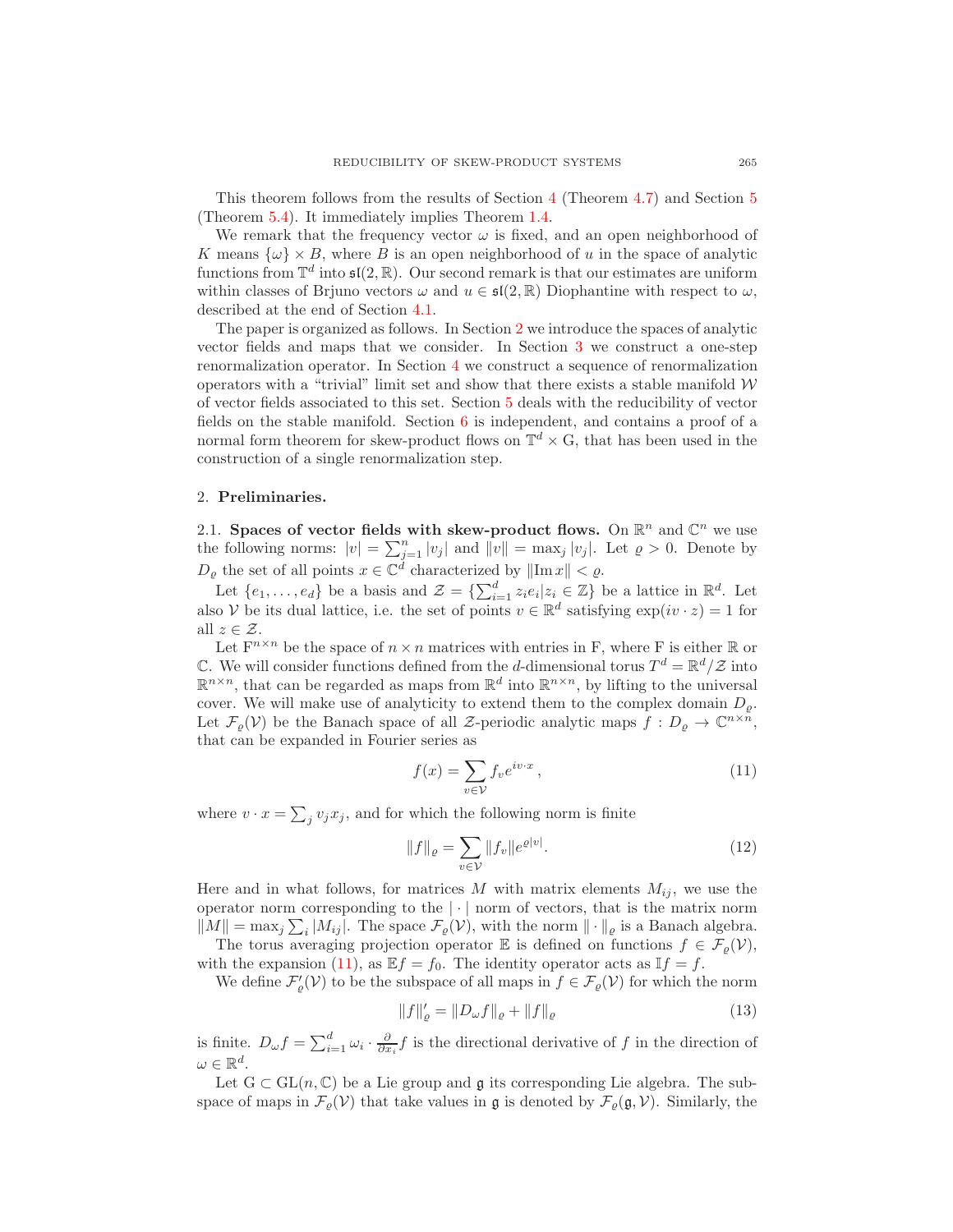$\begin{array}{ccccc} 266 & & & \mathrm{SA\check{S}A} & \mathrm{KOCI}\acute{C} \end{array}$ 

subset of maps in  $\mathcal{F}_{\rho}(\mathcal{V})$  that take values in G is denoted by  $\mathcal{F}_{\rho}(G, \mathcal{V})$ . Analogously, we can define  $\mathcal{F}'_{\varrho}(\mathfrak{g}, \mathcal{V})$  and  $\mathcal{F}'_{\varrho}(G, \mathcal{V})$ .

The space of vector fields on  $D_{\varrho} \times G$  that we consider,  $\mathcal{A}_{\varrho}(\mathcal{V})$ , is an affine space of vector fields X, of the form  $X(x, y) = (\omega, f(x)y)$ , for  $(x, y) \in D_{\varrho} \times G$ , where  $f \in \mathcal{F}_{\rho}(\mathfrak{g}, \mathcal{V})$ , with the norm  $||X||_{\rho} = ||\omega|| + ||f||_{\rho}$ . The space  $\mathcal{A}_{\rho}(\mathcal{V})$  corresponding to  $\omega = 0$  is a Banach spaces that will be denoted by  $\mathcal{A}_{\varrho}^{0}(\mathcal{V})$ . The norm of  $Z \in \mathcal{A}_{\varrho}^{0}(\mathcal{V})$ with  $Z(x, y) = (0, f(x)y)$  is thus  $||Z||_{\varrho} = ||f||_{\varrho}$ . For these spaces, we will also use the notation  $\mathcal{A}_{\varrho}(\mathfrak{g}, V)$  and  $\mathcal{A}_{\varrho}^{0}(\mathfrak{g}, V)$ , respectively, when we would like to emphasis which group G we consider. The subspace of vector fields  $Z \in \mathcal{A}_{\varrho}^{0}(\mathcal{V})$  for which the norm  $||Z||'_{\varrho} = ||f||'_{\varrho}$  is finite will be denoted by  $\mathcal{A}_{\varrho}^{0}$  $'(\mathcal{V})$ .

We define  $\mathcal{B}_{\varrho}(\mathcal{V})$  as the space of maps  $\psi$  on  $D_{\varrho} \times G$ , of the form  $\psi(x, y) =$  $(x, \Psi(x)y)$ , where  $\Psi \in \mathcal{F}_{\rho}(G, \mathcal{V})$ . The distance from the identity map Id  $\in \mathcal{B}_{\rho}(\mathcal{V})$  is measured by the norm  $\|\psi - Id\|_{\varrho} = \|\Psi - Id\|_{\varrho}$ . The subspace of maps  $\psi \in \mathcal{B}_{\varrho}(\mathcal{V})$ for which the norm  $\|\psi - \text{Id}\|_{\varrho}' = \|\Psi - \text{Id}\|_{\varrho}'$  is finite, will be denoted by  $\mathcal{B}'_{\varrho}(\mathcal{V})$ .

For the maps between Banach spaces, we will use the following notion of analyticity  $[14]$ . Such a map will be called analytic if it is Fréchet differentiable. Thus, sums, products and compositions of analytic maps are analytic. We also have that the limit of a uniformly convergent sequence of such analytic maps is analytic.

A map  $X \mapsto \Psi$ , from  $\{\omega\} \times B \subset \mathcal{A}_{\rho}(\mathcal{V})$  into  $\mathcal{F}_{\delta}(\mathcal{V})$ , will be called analytic if the map  $f \mapsto \Psi$ , from  $B \subset \mathcal{F}_{\rho}(\mathfrak{g}, V)$  into  $\mathcal{F}_{\delta}(V)$ , is analytic. The map  $X \mapsto \psi$  of the form  $\psi(x, y) = (x, \Psi(x)y)$ , from  $\{\omega\} \times B \subset \mathcal{A}_{\rho}(\mathcal{V})$  into  $\mathcal{B}_{\delta}(\mathcal{V})$ , will be called analytic if the map  $X \mapsto \Psi$  is analytic.

In the following, when the lattice  $V$  is fixed and no ambiguity can arise, we will simplify the notation by writing  $\mathcal{A}_{\rho}$  instead of  $\mathcal{A}_{\rho}(\mathcal{V})$ , and analogously for other spaces.

2.2. Lie algebra  $\mathfrak{sl}(2,\mathbb{R})$ . The focus of this paper will be on the Lie group G =  $SL(2,\mathbb{R})$  and its Lie algebra  $\mathfrak{g} = \mathfrak{sl}(2,\mathbb{R})$ . The group  $G = SL(2,\mathbb{R})$  is a non-compact Lie group of real  $2 \times 2$  matrices with determinant 1. The corresponding Lie algebra  $\mathfrak{g} = \mathfrak{sl}(2,\mathbb{R})$  consists of  $2 \times 2$  real traceless matrices. The Lie bracket is given by the usual matrix commutator. A basis in  $\mathfrak{sl}(2,\mathbb{R})$  is given by  $\{H,E_+,E_-\}$ , where

$$
H = \begin{bmatrix} 1 & 0 \\ 0 & -1 \end{bmatrix}, \qquad E_+ = \begin{bmatrix} 0 & 1 \\ 0 & 0 \end{bmatrix}, \qquad E_- = \begin{bmatrix} 0 & 0 \\ 1 & 0 \end{bmatrix}.
$$
 (14)

These matrices satisfy the following commutation relations

$$
ad_H E_+ = 2E_+, \t ad_H E_- = -2E_-, \t ad_{E_+} E_- = H. \t (15)
$$

The adjoint operator  $ad_u$  on  $\mathfrak{g}$ , for a given  $u \in \mathfrak{g}$ , is defined by the action  $\mathrm{ad}_uv = uv - vu$ , on an arbitrary  $v \in \mathfrak{g}$ .

Given  $u \in \mathfrak{sl}(2,\mathbb{R})$  with imaginary eigenvalues, there exists a unique  $\rho$ , such that

$$
u = \rho M \begin{bmatrix} 0 & 1 \\ -1 & 0 \end{bmatrix} M^{-1}, \tag{16}
$$

for some  $M \in SL(2, \mathbb{R})$ .

The spectrum of the adjoint operator  $ad_u$ , with  $u \in \mathfrak{sl}(2,\mathbb{R})$ , is  $\{0, 2i\rho, -2i\rho\}$ , where  $\rho$  is the unique number from the above decomposition.

<span id="page-5-0"></span>3. Single renormalization step. Let  $\varrho > 0$  and let  $\omega \in \mathbb{R}^d$  be a fixed vector of unit length. Let K be a fixed vector field of the form  $K(x, y) = (\omega, uy)$ , where  $u \in \mathfrak{g}$ , with eigenvalues  $\pm i\rho$ , and  $\rho > 0$ .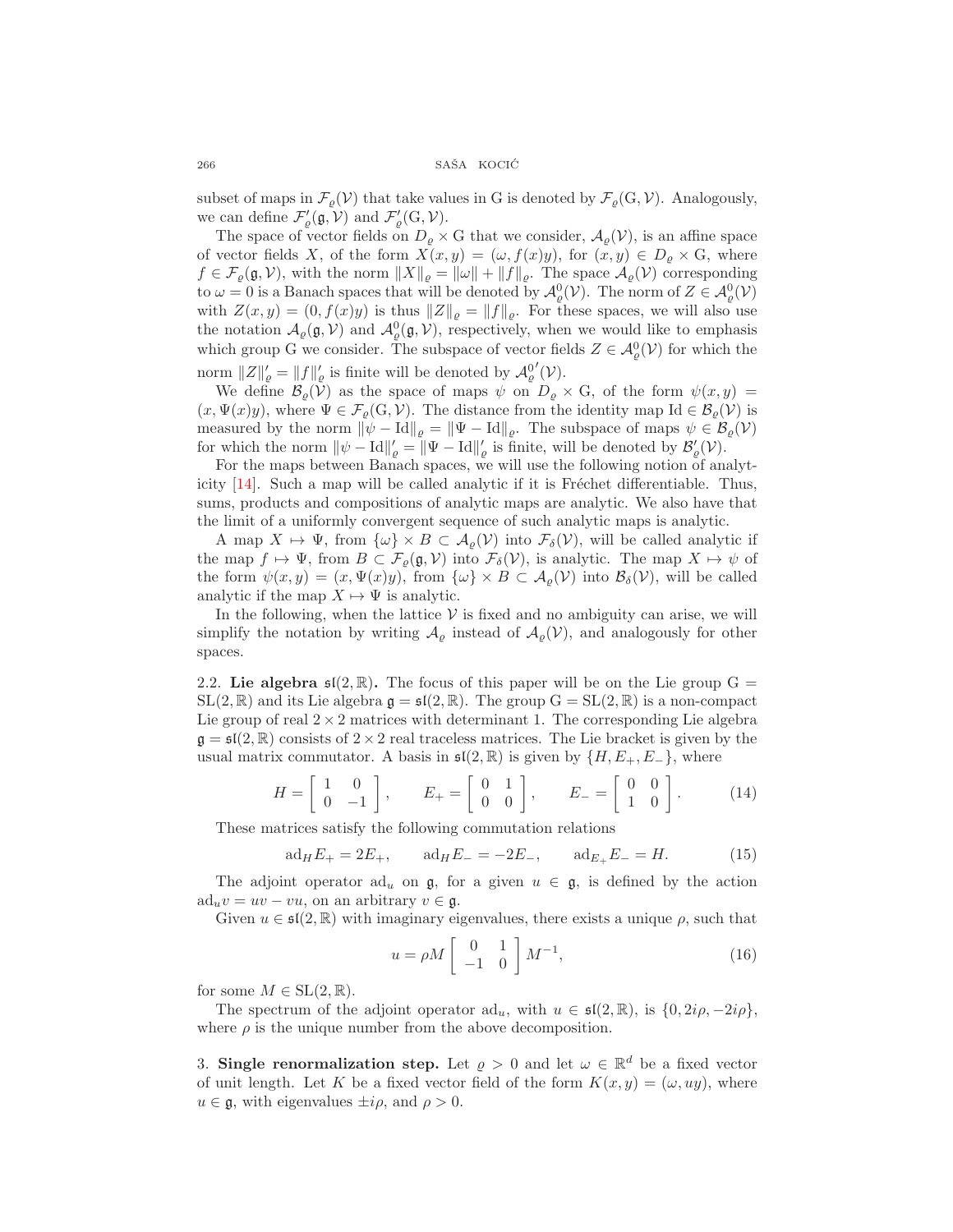3.1. **Renormalization operator.** On a subset of  $A<sub>o</sub>$  the one-step renormalization operator is defined (formally) as

$$
\mathcal{R}(X) = \eta^{-1} \mathcal{T}^* \mathcal{U}^*_X(X),\tag{17}
$$

where  $\mathcal{T}^*$  is the pullback of the map  $\mathcal{T} : (x, y) \mapsto (Tx, y)$ , with  $Tx = \eta^{-1}x_{\parallel} + \beta x_{\perp}$ . Here  $x = x_{\parallel} + x_{\perp}$  is the decomposition of  $x \in \mathbb{R}^d$  into components parallel and perpendicular to  $\omega$ . More precisely, if  $X(x, y) = (\omega, f(x)y)$ , then, using  $T\omega = \eta^{-1}\omega$ , we find

$$
\mathcal{T}^*(X)(x, y) = (\eta \omega, f \circ T(x)y). \tag{18}
$$

We will assume that the renormalization parameters  $\eta$  and  $\beta$  are chosen such that they are positive numbers smaller than 1.

The map  $\mathcal{U}_x \in \mathcal{B}_\varrho$  is a change of coordinates chosen in such a way that  $\mathcal{U}_x^* X$  is in a normal form, referred to as resonant. The precise definition of resonant is given below. It will follow from the definition that the vector field  $K(x, y) = (\omega, uy)$ , with  $u \in \mathfrak{g}$ , is resonant and  $\mathcal{U}_K$  is the identity. An explicit calculation shows that  $\mathcal{R}(K)(x, y) = (\omega, \eta^{-1}uy).$ 

The renormalization parameters  $\eta$  and  $\beta$  and the renormalization operator  $\mathcal R$ depend on the renormalization step giving rise to a sequence of renormalization operators  $\mathcal{R}_n$ ,  $n \in \mathbb{N}$ , and a sequence of vector fields  $K_n = \mathcal{R}_n(K_{n-1})$ , with  $K_0 = K$ .

### 3.2. Resonant versus non-resonant modes.

**Definition 3.1.** Let  $\tilde{\tau} > 0$  be given. We define the resonant index set as  $I^+$  $\{v \in \mathcal{V} : ||Tv|| \leq \tilde{\tau}|v|\}.$  The non-resonant index set  $I^{\top}$  is defined as its complement in V. When necessary, we will explicitly state the dependence of  $I^-$  and  $I^+$  on V, as  $I^-(\mathcal{V})$  and  $I^+(\mathcal{V})$ , respectively. The terms in the expansion [\(11\)](#page-4-1) of an  $f \in \mathcal{F}_\varrho(\mathcal{V})$ will be called modes; those with  $v \in I^+$  will be called resonant, those with  $v \in I^$ will be called non-resonant. The projection operator onto the sets of resonant and non-resonant modes in  $\mathcal{F}_{\varrho}(\mathcal{V})$  will be denoted by  $\mathbb{I}^+$  and  $\mathbb{I}^-$ , respectively.

We will use the same symbols for the corresponding projection operators in  $\mathcal{A}_{\rho}$ , defined by  $\mathbb{I}^{\top} X(x, y) = (0, \mathbb{I}^{\top} f(x)y), \mathbb{I}^{\top} X(x, y) = (\omega, \mathbb{I}^{\top} f(x)y)$ , on an arbitrary X of the form [\(1\)](#page-0-2).

We assume that the components of  $\omega$  are rationally independent with respect to V, in the sense that the first component  $v_{\parallel}$  of any nonzero vector  $v \in V$  is nonzero. Then, given any  $L \geq 1$ , we can find  $\ell > 0$  such that

<span id="page-6-0"></span>
$$
|v_{\perp}| > L \quad \text{or} \quad |v_{\parallel}| \ge \ell \,, \qquad \forall v \in \mathcal{V} \setminus \{0\} \,.
$$
 (19)

In other words, all points in  $\mathcal{V}$ , except for the origin, lie outside the cylinder  $|v_\perp| \leq L$ and  $|v_{\parallel}| < \ell$ .

3.3. Elimination of non-resonant modes. In this section, given a vector field  $X \in \mathcal{A}_{\varrho}(\mathfrak{sl}(2,\mathbb{R}))$ , close to  $K(x,y) = (\omega, uy)$ , we construct a change of coordinates  $\mathcal{U}_X \in \mathcal{B}_\varrho$  such that  $\mathbb{I}^\top \mathcal{U}_X^* X = 0$ . The explicit construction is carried out in Section [6,](#page-17-0) where a normal form theorem is proved that applies to skew-product flows on  $T^d \times G$ . A similar theorem was proved in [\[18\]](#page-22-14) in the context of vector fields on  $T^d \times \mathbb{R}^m$ , but that theorem does not apply in the present setting, since the main assumption (Assumption 5.1 of Chapter 5 of [\[18\]](#page-22-14)) is not satisfied.

Given  $X \in \mathcal{A}_{\varrho}$ , define the operator  $\hat{X}$  as  $\hat{X}Z = [X, Z]$ , for an arbitrary Z in  $\mathcal{A}_{\varrho}$ or  $\mathcal{A}_{\varrho}^{0}$ . Here, the right hand side of the equality denotes the usual commutator of the vector fields, i.e.  $[X, Z] = (DZ)X - (DX)Z$ .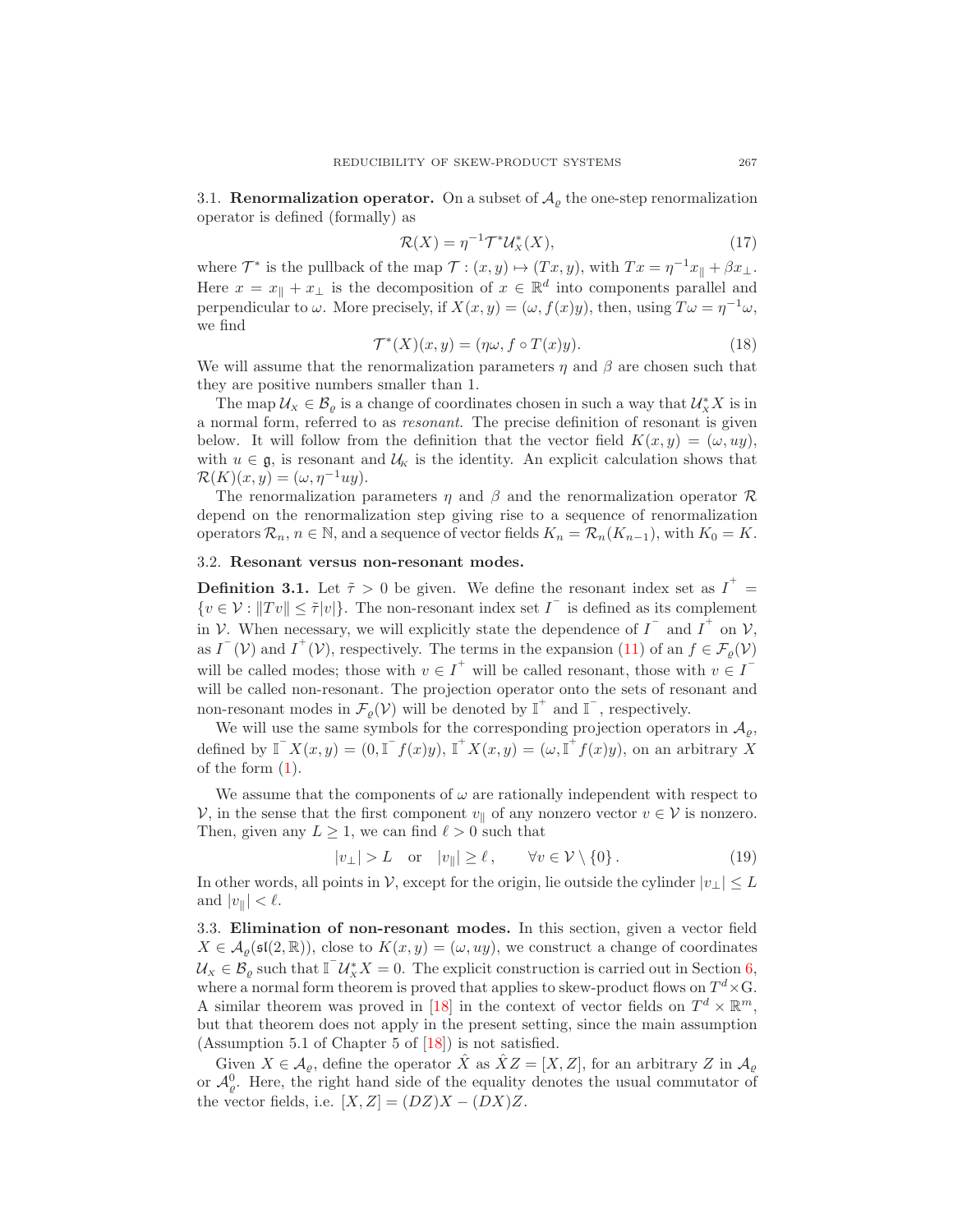The action of the operator DX, with  $X(x, y) = (\omega, f(x)y)$ , on an arbitrary vector field Y of the form  $Y(x, y) = (\omega, g(x)y)$ , where  $f, g \in \mathcal{F}_{\varrho}$ , is given by

$$
[(DX)Y](x,y) = (0, D_{\omega}f(x) + f(x)g(x)y).
$$
 (20)

The action of DX on a vector field Z of the form  $Z(x, y) = (0, g(x)y)$  is given by

<span id="page-7-0"></span>
$$
[(DX)Z](x,y) = (0, f(x)g(x)y).
$$
\n(21)

Note that for  $X \in \mathcal{A}_{\varrho}$ , the operator  $\hat{X}$  is well defined on vector fields  $Z \in \mathcal{A}_{\varrho}^0$ , of the above form, with  $g \in \mathcal{F}'_{\varrho}(\mathfrak{g})$ , and acts as

$$
(\hat{X}Z)(x,y) = (0, \hat{f}g(x)y), \qquad \hat{f}g(x) = D_{\omega}g(x) - \mathrm{ad}_{f(x)}g(x).
$$
 (22)

In particular, for  $K(x, y) = (\omega, uy)$ , the operator  $\hat{K}$  takes the form

$$
\hat{K}Z(x,y) = (0, \hat{u}g(x)y), \qquad \hat{u} = D_{\omega} - \text{ad}_u.
$$
\n(23)

The following proposition will be used repeatedly.

<span id="page-7-4"></span>**Proposition 3.2.** If  $f \in \mathcal{F}_{\varrho}$ , and  $X \in \mathcal{A}_{\varrho}$ , we have

- (i)  $||f(x)|| \leq ||f||_{\varrho}$ , (*ii*)  $\|\mathrm{ad}_f\|_{\varrho} \leq 2\|f\|_{\varrho}$ ,  $(iii)$   $\|DX|_{\mathcal{A}_{\varrho}^{0}}\|_{\varrho} \leq \|X\|_{\varrho}$ .
- *Proof.* The property  $(i)$  follows from the definition of the norms. Inequality  $(ii)$ follows directly from the Banach algebra property of  $\mathcal{F}_{\varrho}$ , i.e. the fact that for all  $f, g \in \mathcal{F}_{\varrho}$ , we have  $||fg||_{\varrho} \leq ||f||_{\varrho} ||g||_{\varrho}$ . The same property also implies (*iii*), using the identity [\(21\)](#page-7-0). П

We assume that the renormalization parameters  $\eta$ ,  $\beta$ ,  $\ell$ ,  $L$ ,  $\tilde{\tau}$ ,  $\sigma$  are positive and satisfy

<span id="page-7-1"></span>
$$
\eta < 1/2
$$
,  $2\sigma L < \ell$ ,  $\sigma = \frac{1}{2}(1-\beta)\eta$ ,  $\tilde{\tau} = \frac{1}{2}(1+\beta)$ . (24)

In the following, let  $\gamma > 0$  be such that

<span id="page-7-3"></span>
$$
\gamma^{-1} = \min_{v \in I^{-}, |v| < 8\rho/\sigma} \left\{ 6^{-1}, \frac{||v|| - 2\rho|}{2 + |v||} \sigma^{-1} \right\}.
$$
\n(25)

<span id="page-7-2"></span>**Proposition 3.3.** Let  $0 < \sigma < 1/4$ ,  $\varrho > 0$ , let  $\omega \in \mathbb{R}^d$  be a unit vector in the direction of a coordinate axis, and let  $u \in \mathfrak{sl}(2,\mathbb{C})$  with eigenvalues  $\pm i\rho$  be given. There exist  $\gamma > 6$  such that the operator  $\hat{u} : \mathbb{I}^{-} \mathcal{F}'_{\varrho}(\mathfrak{sl}(2,\mathbb{C})) \to \mathbb{I}^{-} \mathcal{F}_{\varrho}(\mathfrak{sl}(2,\mathbb{C}))$  has an inverse and for every  $g \in \mathbb{I}^-\mathcal{F}_{\varrho}(\mathfrak{sl}(2,\mathbb{C}))$ ,

$$
\|\hat{u}^{-1}g\|_{\varrho}' \le \frac{\gamma}{\sigma} \|g\|_{\varrho} \,. \tag{26}
$$

*Proof.* If v belongs to  $I^{\top}$ , then we have  $|Tv| > \tilde{\tau}|v|$ , and thus,  $\eta^{-1}|v_{\parallel}| + \beta |v_{\perp}| >$  $\tilde{\tau}|v_{\parallel}| + \tilde{\tau}|v_{\perp}|$ . This immediately implies that  $|v_{\parallel}| > \sigma |v_{\perp}|$ . This inequality, together with [\(19\)](#page-6-0) and [\(24\)](#page-7-1), also implies that  $|v_{\parallel}| > \sigma$ .

Let  $f_v(x) = c_v e^{ix \cdot v} \in \mathbb{I}^{\mathbb{T}} \mathcal{F}_{\varrho}(\mathfrak{sl}(2,\mathbb{C}))$  and  $g_v = \hat{u} f_v$ . Then, we have  $g_v(x) =$  $(i\omega \cdot v - ad_u)f_v(x),$ 

$$
||f_v||_{\varrho} \le \max\left\{\frac{1}{|v_{\parallel}|}, \frac{1}{||v_{\parallel}| \pm 2\rho|}\right\} ||g_v||_{\varrho}
$$
\n(27)

and

$$
||D_{\omega}f_v||_{\varrho} \le \max\left\{1, \frac{|v_{\parallel}|}{||v_{\parallel}| \pm 2\rho|}\right\} ||g_v||_{\varrho}.
$$
 (28)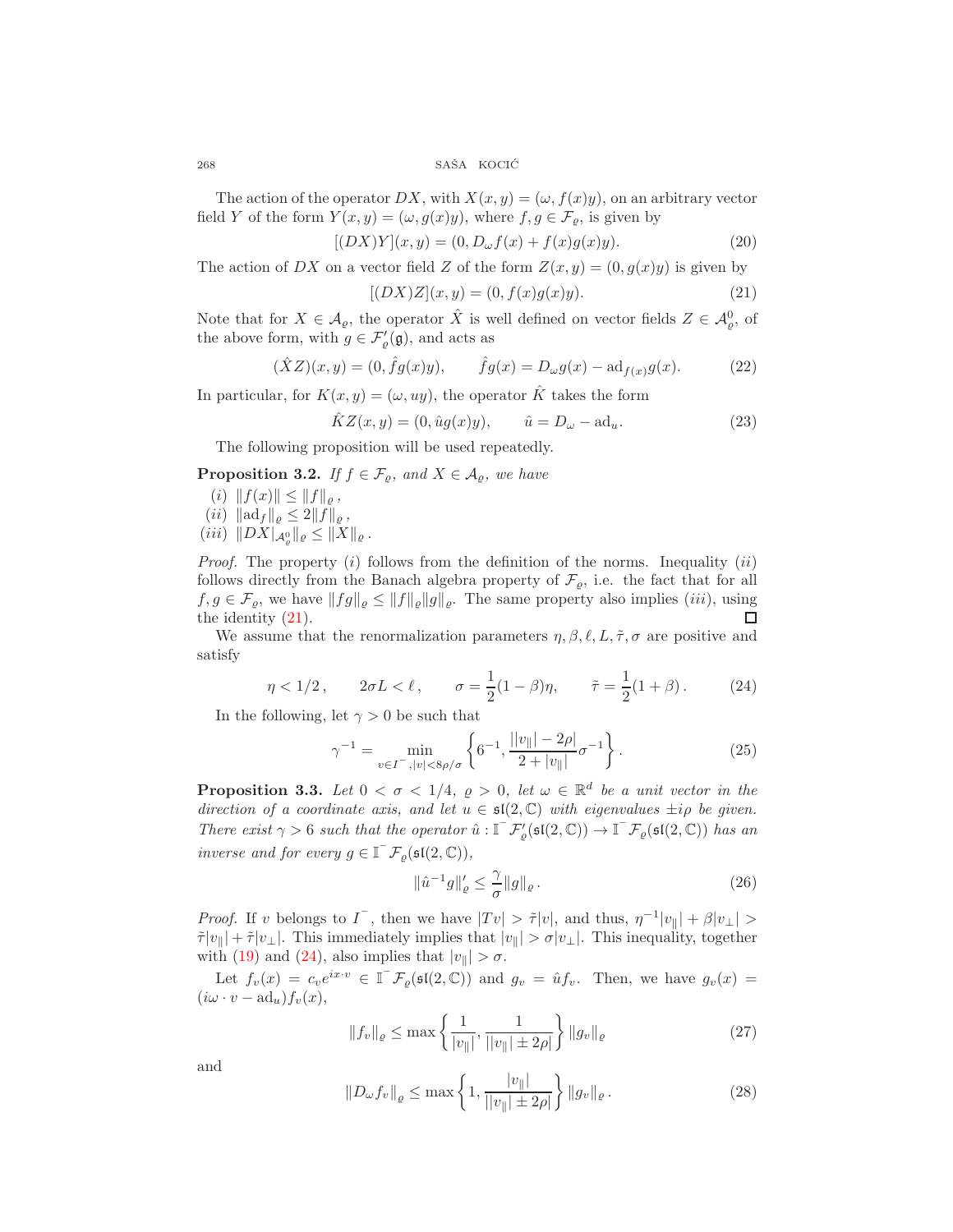If  $v \in I^-$  and  $|v| > 8\rho/\sigma$ , then

$$
\frac{||v_{\parallel}| \pm 2\rho|}{2 + |v_{\parallel}|} \ge \frac{|v_{\parallel}| - 2\rho}{2 + |v_{\parallel}|} > \sigma/6.
$$
 (29)

Here we have also used that  $\sigma < 1/4$ . The number of modes indexed by  $v \in I$ with  $|v| < 8\rho/\sigma$  is finite. This gives  $||f_v||'_{\varrho} \leq (\gamma/\sigma) ||g_v||_{\varrho}$ .

Taking into account that the image of  $\mathbb{I}^{-} \mathcal{F}'_{\varrho}(\mathfrak{sl}(2,\mathbb{C}))$  under  $\hat{u}$  is dense in  $\mathbb{I}^{\top}\mathcal{F}_{\varrho}(\mathfrak{sl}(2,\mathbb{C}))$ , the above bounds show that if  $\mathcal{F}_{\varrho} \in \mathbb{I}^{\top}\mathcal{F}'_{\varrho}(\mathfrak{sl}(2,\mathbb{C}))$  and  $g = \hat{u}f$ , then

$$
||f||_{\varrho}' \le \frac{\gamma}{\sigma} ||g||_{\varrho}.
$$
\n(30)

This proves the claim.

Proposition [3.3](#page-7-2) verifies the main assumption of the normal form theorem proved in Section [6,](#page-17-0) with  $\zeta = \sigma/\gamma$ . The following lemma follows directly from the main result of that section (Theorem [6.4\)](#page-20-0).

<span id="page-8-2"></span>**Lemma 3.4.** Let  $\varrho > 0$ ,  $0 < \sigma < 1/4$ , let  $\omega \in \mathbb{R}^d$  be a unit vector in the direction of a coordinate axis, and let  $u \in \mathfrak{sl}(2,\mathbb{C})$  with eigenvalues  $\pm i\rho$ , and  $\rho > 0$ , be given. Let  $\gamma$  be chosen as in [\(25\)](#page-7-3). There exist universal constants  $C_1, C_2 > 0$ , such that the following holds. If X is any vector field in  $\mathcal{A}_{\rho}(\mathfrak{sl}(2,\mathbb{C}))$  of the form [\(1\)](#page-0-2) satisfying

<span id="page-8-0"></span>
$$
||X - K||_{\varrho} \le C_1(\sigma/\gamma), \qquad ||\mathbb{I} \mathbb{I} \mathbb{I}||_{\varrho} \le C_1(\sigma/\gamma)^2, \qquad (31)
$$

where  $K(x, y) = (\omega, uy)$ , then there exists a vector field  $Z \in \mathbb{I}^{\mathbb{I}}\mathcal{A}_{\varrho}^{0}$  $\mathcal{I}(\mathfrak{sl}(2,\mathbb{C}))$  solving the equation  $X + [Z, X] = 0$  and a change of coordinates  $\mathcal{U}_X : D_{\varrho} \times SL(2, \mathbb{C}) \rightarrow$  $D_{\varrho} \times SL(2,\mathbb{C})$ , of the form  $\mathcal{U}_X(x,y) = (x, U_f(x)y)$ , with  $U_f \in \mathcal{F}'_{\varrho}(\mathrm{SL}(2,\mathbb{C}))$ , solving the equation  $\mathbb{I}^\top \mathcal{U}_X^* X = 0$ . The vector field  $\mathcal{U}_X^* X$  belongs to  $\mathcal{A}_\varrho(\mathfrak{sl}(2,\mathbb{C}))$ , and

$$
||Z||'_{\varrho} \le C_2(\gamma/\sigma) ||\mathbb{I}^{-} X||_{\varrho},
$$
  
\n
$$
||\mathcal{U}_X - \text{Id}||'_{\varrho} \le C_2(\gamma/\sigma) ||\mathbb{I}^{-} X||_{\varrho},
$$
  
\n
$$
||\mathcal{U}_X^* X - X||_{\varrho} \le C_2(\gamma/\sigma) ||\mathbb{I}^{-} X||_{\varrho},
$$
  
\n
$$
||\mathcal{U}_X^* X - X - [Z, X]||_{\varrho} \le C_2(\gamma/\sigma)^3 ||\mathbb{I}^{-} X||_{\varrho}^2.
$$
\n(32)

<span id="page-8-4"></span>The maps  $f \mapsto U_f$  and  $X \mapsto U_x$  are continuous in the region defined by [\(31\)](#page-8-0), and analytic in its interior. Moreover, if  $X : \mathbb{R}^d \times SL(2, \mathbb{R}) \to \mathbb{R}^d \times SL(2, \mathbb{R})$ , then  $U_f : \mathbb{R}^d \to \mathrm{SL}(2, \mathbb{R}).$ 

3.4. Scaling of resonant modes. We now consider the action of  $\mathcal{T}^*$  on resonant vector fields, i.e. those consisting of only resonant modes. In particular, the following lemma assures contraction of  $v \neq 0$  resonant modes.

Let  $\omega \in \mathbb{R}^d$  be a unit vector in the direction of a coordinate axis.

<span id="page-8-3"></span>**Lemma 3.5.**  $\mathcal{T}^*$  is a bounded operator from  $I^{\dagger} \mathcal{A}_{\varrho}(\mathcal{V})$  to  $\mathcal{A}_{\varrho}(T\mathcal{V})$ , where  $\varrho > 0$ , with the property that

$$
\|\mathcal{T}^* \mathbb{E} X\|_{\varrho} \le \|\mathbb{E} X\|_{\varrho},
$$
  

$$
\|\mathcal{T}^* \mathbb{I}^+(\mathbb{I} - \mathbb{E}) X\|_{\varrho} \le e^{-\varrho \frac{1-\beta}{2}L} \|\mathbb{I}^+(\mathbb{I} - \mathbb{E}) X\|_{\varrho}.
$$
 (33)

<span id="page-8-1"></span>*Proof.* Consider first a vector field  $Y_0(x, y) = (\omega, c_0y)$ , with  $c_0 \in \mathfrak{g}$ . Then,  $\mathcal{T}^*(Y)(x, y) = (\eta \omega, c_0 y)$ , and the first bound in [\(33\)](#page-8-1) follows.

 $\Box$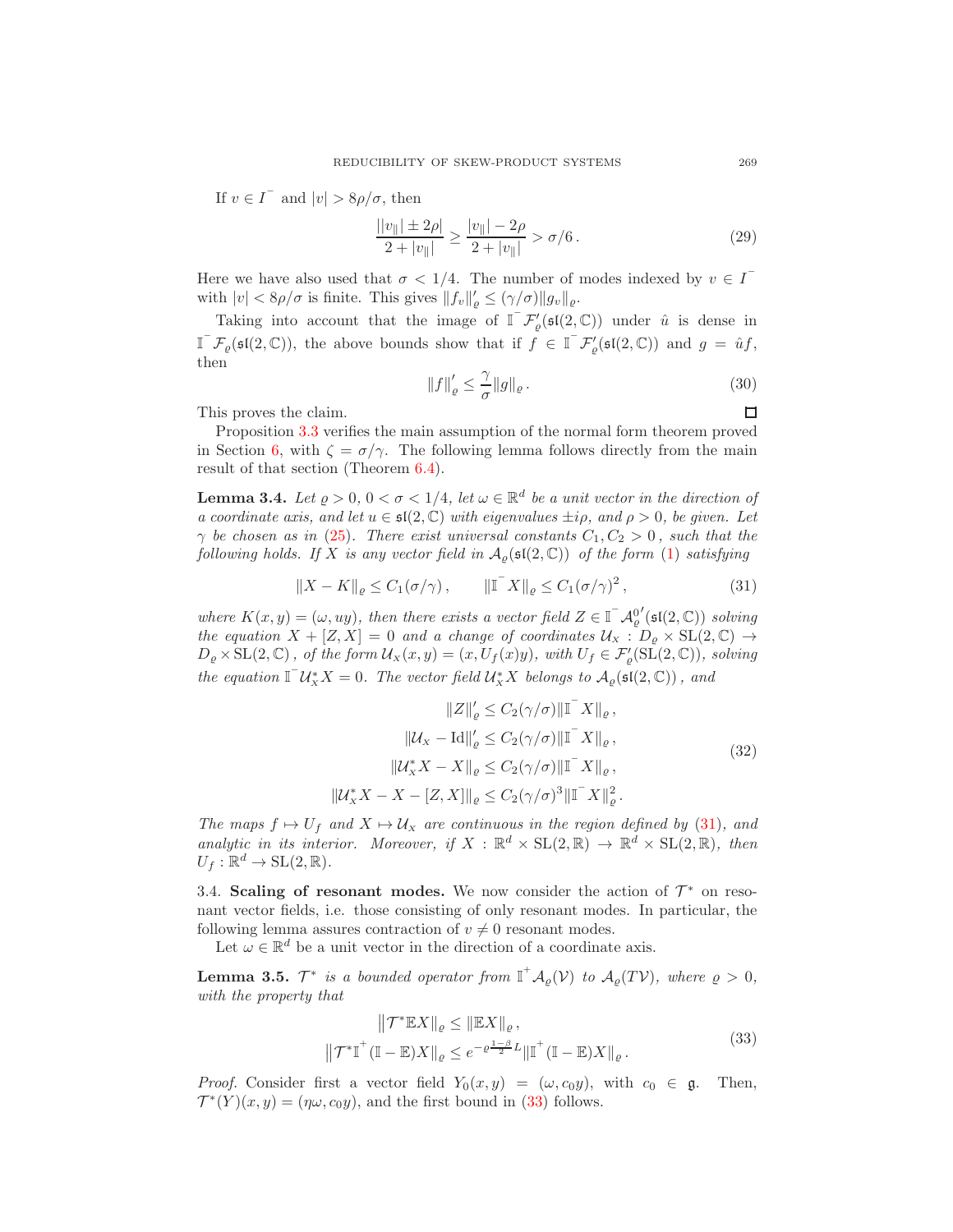$270$   $\,$  SAŠA  $\,$  KOCIĆ  $\,$ 

To obtain the second bound, because of our choice of the norm, it suffices to verify it for a single non-zero  $v \in I^+$ . It follows essentially from the definitions that if  $Y_v(x, y) = (0, c_v e^{ix \cdot v} y)$ , then

$$
\|\mathcal{T}^*Y_v\|_{\varrho} \le e^A \|Y_v\|_{\varrho}, \qquad A = \varrho |Tv| - \varrho |v|.
$$
 (34)

Assume now that v belongs to  $I^+$ , and that  $v \neq 0$ . Thus  $|Tv| \leq \tilde{\tau}|v|$ . It leads to  $|v_{\parallel}| < 2\sigma |v_{\perp}|$ , if we use that  $\eta \tilde{\tau} < 1/2$ . This inequality excludes frequencies v that satisfy  $|v_\perp| \leq L$  and  $|v_\parallel| \geq \ell$ , due to the condition [\(24\)](#page-7-1). Thus, we must have  $|v_\perp| > L$  by condition [\(19\)](#page-6-0). Consequently,

$$
A \le -\varrho (1 - \tilde{\tau}) |v| \le -\varrho \frac{1 - \beta}{2} L, \tag{35}
$$

and the second bound in [\(33\)](#page-8-1) follows.

3.5. Estimates for a single renormalization step. Combining the two preceding lemmas, we obtain the following theorem. Notice that the subspace  $\mathbb{E} \mathcal{A}_{\varrho}$  is invariant under  $\mathcal{R}$ , and the restriction of  $\mathcal{R}$  to that subspace defines a linear operator that will be denoted by  $\mathcal{L}$ , by the action  $\mathcal{R}(Y)(x, y) = (\omega, \mathcal{L}(c)y)$ , on an arbitrary  $Y \in \mathbb{E} \mathcal{A}_{\varrho}$  with  $Y(x, y) = (\omega, cy)$ , for all  $(x, y) \in D_{\varrho} \times G$ .

<span id="page-9-2"></span>**Theorem 3.6.** Let  $G = SL(2, \mathbb{C})$  and  $\mathfrak{g} = \mathfrak{sl}(2, \mathbb{C})$ . There exist universal constants  $C, R > 0$ , such that the following holds, under the previous assumptions on  $L, \ell, \eta, \beta$ , and  $\gamma$ . Let B be the open ball in  $\mathcal{A}_{\varrho}(\mathcal{V})$  of radius  $R(\sigma/\gamma)^2$ , centered at K. Then  $\mathcal R$ is a bounded analytic map from B to  $\mathcal{A}_{\rho}(T\mathcal{V})$ , satisfying  $\Vert \mathcal{L}^{-1} \Vert \leq 1$  and

$$
\begin{aligned} \|\left(\mathbb{I} - \mathbb{E}\right)\mathcal{R}(X)\|_{\varrho} &\leq C\eta^{-1}(\gamma/\sigma)e^{-\varrho\frac{1-\beta}{2}L}\|\left(\mathbb{I} - \mathbb{E}\right)X\|_{\varrho}, \\ \|\mathbb{E}\mathcal{R}(X) - \mathcal{R}(\mathbb{E}X)\|_{\varrho} &\leq C\eta^{-1}(\gamma/\sigma)^{3}\|\left(\mathbb{I} - \mathbb{E}\right)X\|_{\varrho}^{2}. \end{aligned} \tag{36}
$$

<span id="page-9-0"></span>Moreover, if X takes values in  $\{\omega\} \times SL(2,\mathbb{R})$  when restricted to  $\mathbb{R}^d \times SL(2,\mathbb{R})$ , so does  $\mathcal{R}(X)$ .

*Proof.* There exists a universal constant  $R > 0$ , such that the conditions [\(31\)](#page-8-0) in Lemma [3.4](#page-8-2) hold, whenever X belongs to the domain B, defined by  $||X - K||_{\rho}$  $R(\sigma/\gamma)^2$ .

By Lemma [3.5,](#page-8-3) we have

$$
\| (\mathbb{I} - \mathbb{E}) \mathcal{R}(X) \|_{\varrho} = \eta^{-1} \| \mathcal{T}^* (\mathbb{I} - \mathbb{E}) \mathcal{U}_X^* X \|_{\varrho} \leq \eta^{-1} e^{-\varrho \frac{1-\beta}{2} L} [\| (\mathbb{I} - \mathbb{E}) X \|_{\varrho} + \| \mathcal{U}_X^* X - X \|_{\varrho}].
$$
\n(37)

Using the bound in [\(32\)](#page-8-4) on the norm of  $\mathcal{U}_X^* X - X$ , together with the fact that  $\mathbb{I}^{\top} \mathbb{E} = 0$ , we obtain the first inequality in [\(36\)](#page-9-0).

By Lemma [3.5,](#page-8-3) we also have a bound

<span id="page-9-1"></span>
$$
\|\mathbb{E}\mathcal{R}(X) - \mathcal{R}(\mathbb{E}X)\|_{\varrho} = \eta^{-1} \|\mathcal{T}^*\mathbb{E}(\mathcal{U}^*_X X - X)\|_{\varrho} \le \eta^{-1} \|\mathbb{E}(\mathcal{U}^*_X X - X)\|_{\varrho}.
$$
 (38)

Using Lemma  $3.4$ , the norm on the right hand side of  $(38)$  can be estimated as follows:

$$
\|\mathbb{E}(\mathcal{U}_X^* X - X)\|_{\varrho} \le C_2 (\gamma/\sigma)^3 \|\|\mathbb{I} - \mathbb{E})X\|_{\varrho}^2 + \|\mathbb{E}[Z, X]\|_{\varrho},\tag{39}
$$

where  $Z = \mathbb{I}^\top Z$  is the vector field described in Lemma [3.4.](#page-8-2) Since  $\mathbb{E}Z = 0$ , we have  $\mathbb{E}[Z, \mathbb{E}X] = 0$ . As a result,

$$
\begin{aligned} \|\mathbb{E}[Z, X]\|_{\varrho} &= \|\mathbb{E}[Z, (\mathbb{I} - \mathbb{E})X] \|_{\varrho} \le C_3 \|Z\|_{\varrho} \|(\mathbb{I} - \mathbb{E})X\|_{\varrho} \\ &\le C_4(\gamma/\sigma) \|(\mathbb{I} - \mathbb{E})X\|_{\varrho}^2. \end{aligned} \tag{40}
$$

 $\Box$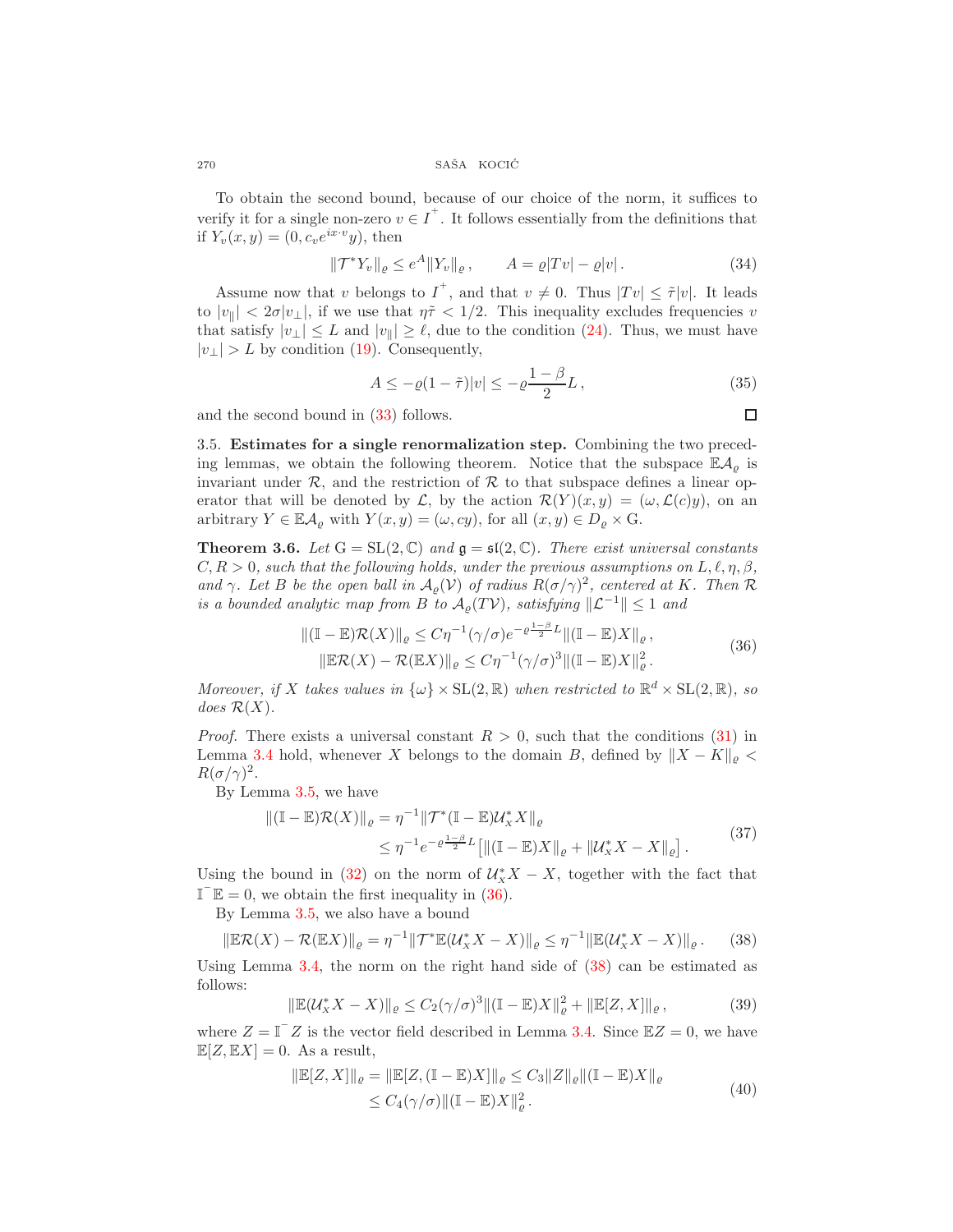Here, we have used Proposition [3.2](#page-7-4) and the bound on  $||Z||_{\rho}$  from Lemma [3.4.](#page-8-2) Combining the last three equations yields the second inequality in [\(36\)](#page-9-0).

In order to bound the inverse of  $\mathcal{L}$ , let Y be a vector field in  $\mathbb{E}\mathcal{A}_{\rho}$ . Then Y can be written as  $Y(x, y) = (\omega, cy)$ , for some  $c \in \mathfrak{g}$ , and the bound on  $\Vert \mathcal{L}^{-1} \Vert$  now follows from the fact that

$$
\mathcal{R}(Y)(x, y) = \eta^{-1}(T^{-1}\omega, cy) = (\omega, \eta^{-1}cy), \qquad (41)
$$

and thus  $\mathcal{L}(c) = \eta^{-1}c$ . This completes the proof.

<span id="page-10-0"></span>4. A sequence of renormalization operators. Let  $\omega \in \mathbb{R}^d$  be a given vector that satisfies the Brjuno condition [\(9\)](#page-2-1). For the sake of convenience, we will perform a linear transformation  $S : (x, y) \mapsto (Sx, y)$  of our coordinate system (a rotation and a scaling) such that  $\omega$  takes the form  $\omega = (1, 0, \ldots, 0)$ . The lattice obtained from  $(2\pi\mathbb{Z})^d$  under this transformation will be denoted by  $\mathcal{Z}_0$ , and its dual lattice by  $V_0$ . Notice that, after that transformation, the Brjuno condition [\(9\)](#page-2-1) on  $\omega$  and the Diophantine with respect to  $\omega$  condition [\(10\)](#page-2-2) on u can be restated in the same form with  $\omega = (1, 0, \ldots, 0)$  and  $\nu \in V_0$  (with not necessarily the same constant  $\mathcal{C} > 0$ ). This  $\omega$  that satisfies the Brjuno condition with frequencies  $\nu \in \mathcal{V}_0$  will be called  $V_0$ -Brjuno, and u that is Diophantine with respect to this  $\omega$  and frequencies  $\nu \in V_0$  will be called  $V_0$ -Diophantine with respect to  $\omega$ .

Starting with a lattice  $V_0$  in  $\mathbb{R}^d$  and a  $V_0$ -Brjuno frequency vector  $\omega$ , the objective of this section is to construct a sequence of matrices  $T_n$ , a sequence of lattices  $\mathcal{V}_n =$  $T_nV_{n-1}$ , and a sequence of renormalization operators  $\mathcal{R}_n$  :  $\mathcal{A}_{\rho}(\mathcal{V}_{n-1}) \to \mathcal{A}_{\rho}(\mathcal{V}_n)$ with a fixed set  $K_n \in \mathbb{E} \mathcal{A}_{\rho}, n \in \mathbb{N}$ , and a stable manifold W associated to this set.

<span id="page-10-1"></span>4.1. Construction of the renormalization transformations. We begin by re-stating the Brjuno condition [\(9\)](#page-2-1) in another form. Let now  $\mathcal{V}_0$  be a lattice in  $\mathbb{R}^d$ , and let  $\omega$  be  $V_0$ -Brjuno frequency vector. Using the same set of frequencies, define

<span id="page-10-3"></span>
$$
a_n = \sum_{k=n}^{\infty} 2^{n-k} \left[ 2^{-k-\kappa} \ln(1/\Omega_{k+\kappa}') + (k+\kappa')^{-2} \right], \qquad \Omega_n' = \min_{0 < |\nu_\perp| < 2^n} |\nu_\parallel| \,, \tag{42}
$$

for all positive integers n. Here  $\kappa, \kappa' > 2$  are two integer constants that will be determined later on. Then, the Brjuno condition [\(9\)](#page-2-1) is equivalent to the condition that the resulting sequence  $a_n$  is summable. The terms involving  $(k + \kappa')^{-2}$  are clearly summable, and do not influence the summability of other terms. Parameters  $\kappa$  and  $\kappa'$  produce "shifts" of the terms in the resulting series.

Define  $\lambda_0 = 1$  and

<span id="page-10-2"></span>
$$
\lambda_n = 2^{-n-\kappa} e^{-2^{n+\kappa} a_n}, \quad \eta_n = \frac{\lambda_n}{\lambda_{n-1}}, \quad A_n = \sum_{k=n}^{\infty} a_k, \quad \beta_n = \frac{A_{n+1}}{A_n},
$$
\n(43)

for all positive integers  $n$ . Consider the corresponding scaling transformations

$$
P_n(x) = \lambda_n^{-1} x_{\parallel} + A_1^{-1} A_{n+1} x_{\perp}, \qquad T_n(x) = \eta_n^{-1} x_{\parallel} + \beta_n x_{\perp}.
$$
 (44)

Notice that  $P_n = T_1 T_2 ... T_n$  by equation [\(43\)](#page-10-2). These quantities will now be used to define the *n*-th step renormalization transformation  $\mathcal{R}_n$ . We need to verify that the renormalization parameters satisfy the assumptions made in the previous section at each renormalization step. Clearly,  $\beta_n$  is positive and less than one, since  $n \mapsto A_n$  is a decreasing sequence. The condition  $\eta_n < 1/2$  follows from the fact that  $a_n > a_{n-1}/2$  for  $n > 1$ , and that  $\lambda_1 < 1/2$ .

 $\Box$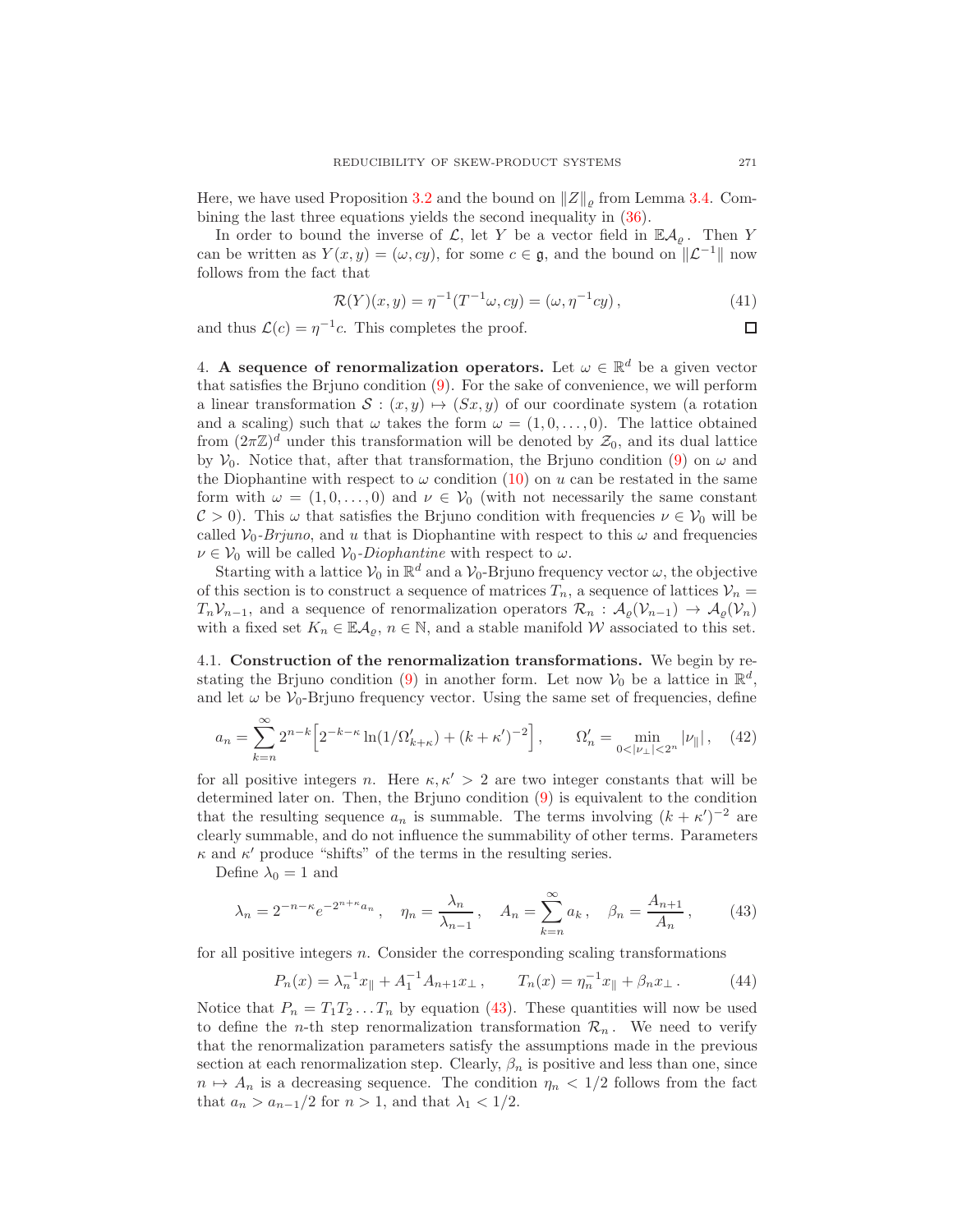$272$   $\,$  SAŠA  $\,$  KOCIĆ  $\,$ 

The geometric data  $\mathcal{V}, L$  and  $\ell$  used in step n are

$$
\mathcal{V}_{n-1} = P_{n-1} \mathcal{V}_0, \qquad L_{n-1} = A_1^{-1} A_n 2^{n+\kappa}, \qquad \ell_{n-1} = 2^{n+\kappa} \eta_n. \tag{45}
$$

These definitions immediately imply bounds [\(24\)](#page-7-1). The following proposition shows that the condition [\(19\)](#page-6-0) holds for all  $v \in V_{n-1}$ .

**Proposition 4.1.** If  $v \in V_{n-1}$  is nonzero, then either  $|v_{\parallel}| \geq \ell_{n-1}$  or  $|v_{\perp}| > L_{n-1}$ .

*Proof.* Assume that  $v \in V_{n-1}$  satisfies  $0 < |v_\perp| \le L_{n-1}$ . Then the corresponding lattice point  $\nu = P_{n-1}^{-1} v$  in  $\mathcal{V}_0$  satisfies  $|\nu_{\perp}| \leq A_1 A_n^{-1} L_{n-1} = 2^{n+\kappa}$ , and thus  $|\nu_{\parallel}| \geq$  $\Omega_{n+\kappa}'$  by [\(42\)](#page-10-3). Since we have  $\lambda_n < 2^{-n-\kappa}\Omega_{n+\kappa}'$ , this yields

$$
|v_{\parallel}| = \lambda_{n-1}^{-1} |v_{\parallel}| \ge \eta_n \lambda_n^{-1} \Omega_{n+\kappa}' > \eta_n 2^{n+\kappa} = \ell_{n-1},
$$
\n(46)

as claimed.

**Definition 4.2.** Let us define  $\rho_{n-1} = \lambda_{n-1}^{-1} \rho$  and  $\sigma_n = \frac{1}{2}(1 - \beta_n)\eta_n$  for  $n \in \mathbb{N}$ . We also define

$$
\gamma_n = \max_{v \in I^-(\mathcal{V}_{n-1}), \, |v| < 8\rho_{n-1}/\sigma_n} \left\{ 6, \frac{2 + |v_{\parallel}|}{||v_{\parallel}| - 2\rho_{n-1}|} \sigma_n \right\}.
$$
\n(47)

<span id="page-11-1"></span>**Proposition 4.3.** If  $u \in \mathfrak{sl}(2,\mathbb{R})$  with eigenvalues  $\pm i\rho$  is  $V_0$ -Diophantine with respect to  $\omega$ , then there exists a constant  $\xi$  that may depend only on  $\rho$ , C and  $\tau$ , such that for all  $n \in \mathbb{N}$ ,

<span id="page-11-0"></span>
$$
\gamma_n < \xi \left( \lambda_{n-1} \left( \prod_{i=1}^{n-1} \beta_i \right) \sigma_n \right)^{-\tau} . \tag{48}
$$

Proof. Since

$$
\gamma_n < \max_{v \in I^-(\mathcal{V}_{n-1}), \ |v| < 8\rho_{n-1}/\sigma_n} \left\{ 6, \frac{2\sigma_n + 8\rho_{n-1}}{\|v\| - 2\rho_{n-1}} \right\},\tag{49}
$$

writing  $\nu = P_{n-1}^{-1}v$ , we have

$$
\gamma_n < \max_{v \in I^-(\mathcal{V}_{n-1}), \, |v| < 8\rho_{n-1}/\sigma_n} \left\{ 6, \frac{2\sigma_n + 8\rho_{n-1}}{\lambda_{n-1}^{-1} ||\nu|| - 2\rho|} \right\} \\
&< \max_{v \in I^-(\mathcal{V}_{n-1}), \, |v| < 8\rho_{n-1}/\sigma_n} \left\{ 6, \frac{2 + 8\rho}{||\nu|| - 2\rho|} \right\}.
$$
\n
$$
(50)
$$

If u is  $\mathcal{V}_0$ -Diophantine with respect to  $\omega$  then there exists a universal constant  $\mathcal{C} > 0$ such that  $\overline{a}$ 

$$
\gamma_n < \max_{v \in I^-(\mathcal{V}_{n-1}), \, |v| < 8\rho_{n-1}/\sigma_n} \left\{ 6, \frac{2+8\rho}{\mathcal{C}} |v|^\tau \right\} . \tag{51}
$$

Since

$$
|v| = |v_{\parallel}| + |v_{\perp}| = \lambda_{n-1}^{-1} |v_{\parallel}| + (\prod_{i=1}^{n-1} \beta_i) |v_{\perp}| \ge (\prod_{i=1}^{n-1} \beta_i) |v|,
$$
(52)

we have

$$
\gamma_n < \max_{v \in I^-(\mathcal{V}_{n-1}), |v| < 8\rho_{n-1}/\sigma_n} \left\{ 6, \frac{2 + 8\rho}{\mathcal{C}} \left( \prod_{i=1}^{n-1} \beta_i \right)^{-\tau} |v|^\tau \right\}.
$$
\n(53)

Thus, we obtain the bound [\(48\)](#page-11-0), where  $\xi$  is a constant that may depend only on  $\rho$ ,  $\mathcal C$  and  $\tau$ . □

For technical convenience we introduce the following quantities.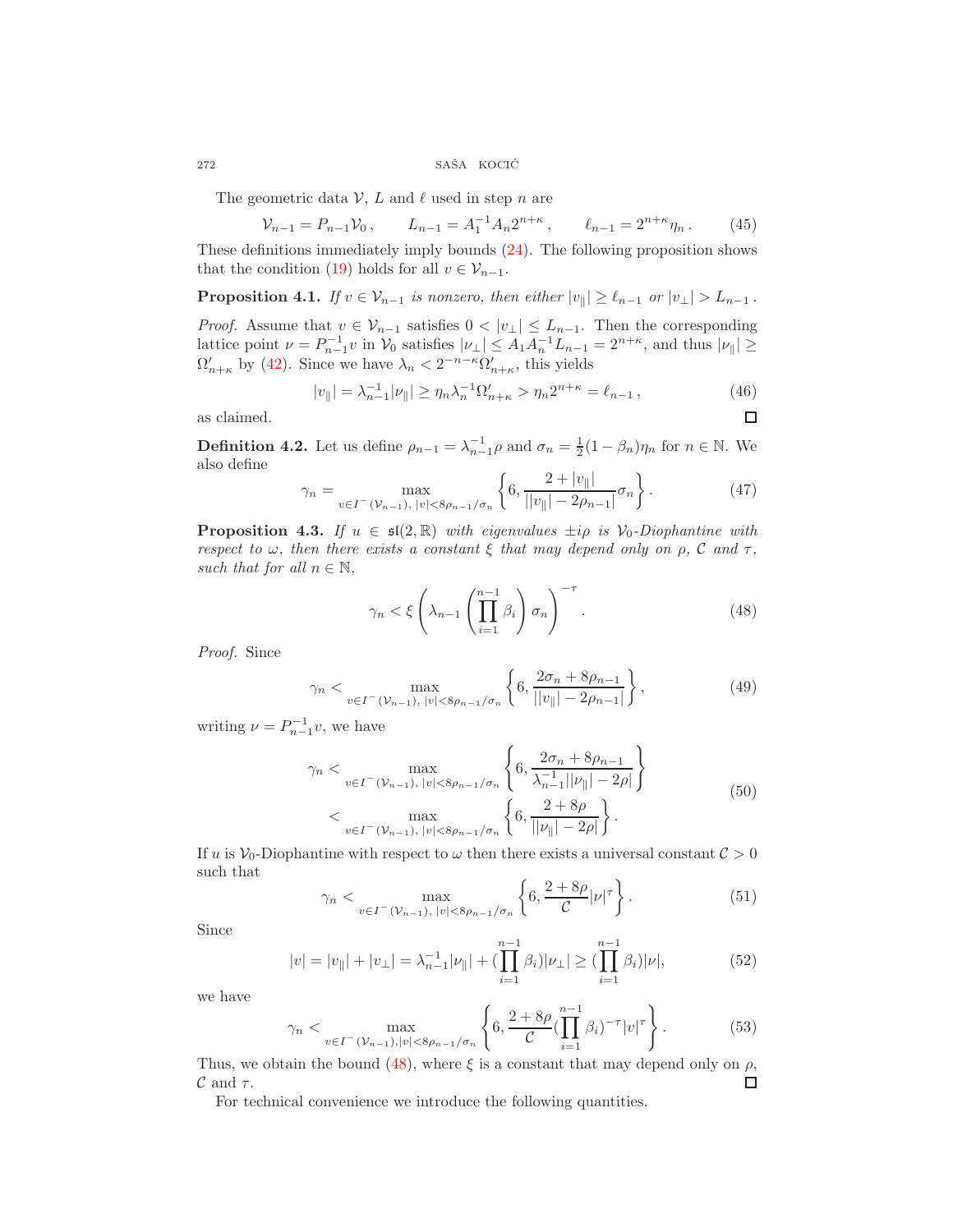Definition 4.4. Let

$$
\mu_k = \exp\left\{-\varrho \frac{1 - \beta_k}{2} L_{k-1}\right\} = \exp\left\{-\frac{\varrho}{2A_1} 2^{k+\kappa} a_k\right\}, \qquad k \ge 1. \tag{54}
$$

The following proposition provides important estimates for the construction of the renormalization scheme.

<span id="page-12-2"></span>**Proposition 4.5.** For all  $k \geq 1$ ,  $\mu_{k+1} < \mu_k < \mu_{k+1}^{1/4}$ . Furthermore, given  $C, N > 0$ , if  $\kappa'$  and then  $\kappa$  are chosen sufficiently large, then, for all  $k \geq 1$ ,

<span id="page-12-0"></span>
$$
\mu_k \leq Ce^{-N2^{k+\kappa}a_k}
$$
,  $\mu_k \leq C\eta_k^N$ ,  $\mu_k \leq C(1-\beta_k)^N$ ,  $\mu_k \leq C\gamma_k^{-N}$ . (55)

*Proof.* The inequality  $\mu_{k+1} < \mu_k < \mu_{k+1}^{1/4}$  follows from the fact that  $a_{k+1}/2 <$  $a_k < 2a_{k+1}$ . Let now  $c = \rho/2$ . By choosing  $\kappa$  and  $\kappa'$  sufficiently large, we have  $c/A_1 \geq (2+3\tau)N$ . Keeping  $\kappa'$  fixed, and increasing  $\kappa$  further, if necessary, we obtain the first two bounds in [\(55\)](#page-12-0) by using that  $2^{k+\kappa}a_k \geq 2^{k+\kappa}(k+\kappa')^{-1} \geq c'2^{\kappa}k$ , for some constant  $c' > 0$ . The same inequality, together with  $1 - \beta_k = a_k/A_k >$  $(k+\kappa')^{-2}(2+3\tau)N/c$ , implies the third bound in [\(55\)](#page-12-0). These inequalities, together with Proposition [4.3,](#page-11-1) also imply the last bound. □

In particular, the first bound shows that the  $\mu_k$  decrease at least exponentially with  $k$ .

Note that in the definition of  $\Omega'_n$  [\(42\)](#page-10-3), we can replace min with a "lower bound". Our estimates are then uniform within classes of Brjuno vectors  $\omega$  of unit length that admit the same sequence of lower bounds  $n \mapsto \Omega'_n$  and matrices  $u \in \mathfrak{sl}(2,\mathbb{R})$ Diophantine with respect to  $\omega$  with the same  $\mathcal{C}$ ,  $\rho$  and  $\tau$ .

<span id="page-12-3"></span>4.2. **Stable manifold.** Let  $K_0 = K$  and let  $K_n$  be such that  $K_n(x, y) = (\omega, \lambda_n^{-1}uy)$ , for  $(x, y) \in D_{\varrho} \times G$ . Having verified all of the assumptions made in the previous section, we can now apply Theorem [3.6](#page-9-2) to the *n*-th step renormalization transformation  $\mathcal{R}_n$ , defined by the parameters introduced above. Denote by  $\mathcal{L}_n$  the corresponding linear operator  $\mathcal L$  from  $\mathbb E\mathcal F_\varrho(\mathfrak g,\mathcal V_{n-1})$  to  $\mathbb E\mathcal F_\varrho(\mathfrak g,\mathcal V_n)$ .

Define  $\mathcal{A}_{\varrho,k} = \mathcal{A}_{\varrho}(\mathcal{V}_k)$  and  $\mathcal{A}_{\varrho,k}^0 = \mathcal{A}_{\varrho}^0(\mathcal{V}_k)$ , for all non-negative integers k. To simplify notation, the norms in  $\mathcal{A}_{\varrho,k}$  and  $\mathcal{A}_{\varrho,k}^0$  will not be given indices. From Theorem [3.6](#page-9-2) we immediately obtain the following theorem.

<span id="page-12-1"></span>**Theorem 4.6.** There exist universal constants  $r, C > 0$  such that the following holds, for every positive integer n. Let  $B_{n-1}$  be the open ball in  $\mathcal{A}_{\rho,n-1}(\mathfrak{sl}(2,\mathbb{C}))$  of radius  $r\sigma_n^2/\gamma_n^2$ , centered at  $K_{n-1}$ . Then  $\mathcal{R}_n$  is a bounded analytic map from  $B_{n-1}$ to  $\mathcal{A}_{\varrho,n}(\mathfrak{sl}(2,\mathbb{C}))$ , satisfying  $\|\mathcal{L}_n^{-1}\| \leq 1$  and

$$
\begin{aligned} ||(\mathbb{I} - \mathbb{E})\mathcal{R}_n(X)||_{\varrho} &\leq C\gamma_n \sigma_n^{-2} \mu_n ||(\mathbb{I} - \mathbb{E})X||_{\varrho}, \\ ||\mathbb{E}\mathcal{R}_n(X) - \mathcal{R}_n(\mathbb{E}X)||_{\varrho} &\leq C\gamma_n^3 \sigma_n^{-4} ||(\mathbb{I} - \mathbb{E})X||_{\varrho}^2. \end{aligned} \tag{56}
$$

Moreover, if X takes values in  $\{\omega\} \times SL(2,\mathbb{R})$  when restricted to  $\mathbb{R}^d \times SL(2,\mathbb{R})$ , so does  $\mathcal{R}_n(X)$ .

In what follows, a domain  $\mathcal{D}_{n-1}$  for  $\mathcal{R}_n$  is a subset of the ball  $B_{n-1}$  described in Theorem [4.6,](#page-12-1) that is open in  $\mathcal{A}_{\rho,n-1}$  and contains the vector field  $K_{n-1}$ . Given a domain  $\mathcal{D}_{n-1}$  for each  $\mathcal{R}_n$ , the domain  $\mathcal{D}_n$  of the combined renormalization operator  $\mathcal{R}_{n+1} = \mathcal{R}_{n+1} \circ \mathcal{R}_n \circ \dots \circ \mathcal{R}_1$  is defined recursively as the set of all vector fields in the domain of  $\mathcal{R}_n$  that are mapped under  $\mathcal{R}_n$  into the domain  $\mathcal{D}_n$  of  $\mathcal{R}_{n+1}$ . By Theorem [4.6,](#page-12-1) these domains are open and non-empty, and the transformations  $\mathcal{R}_n$ are analytic.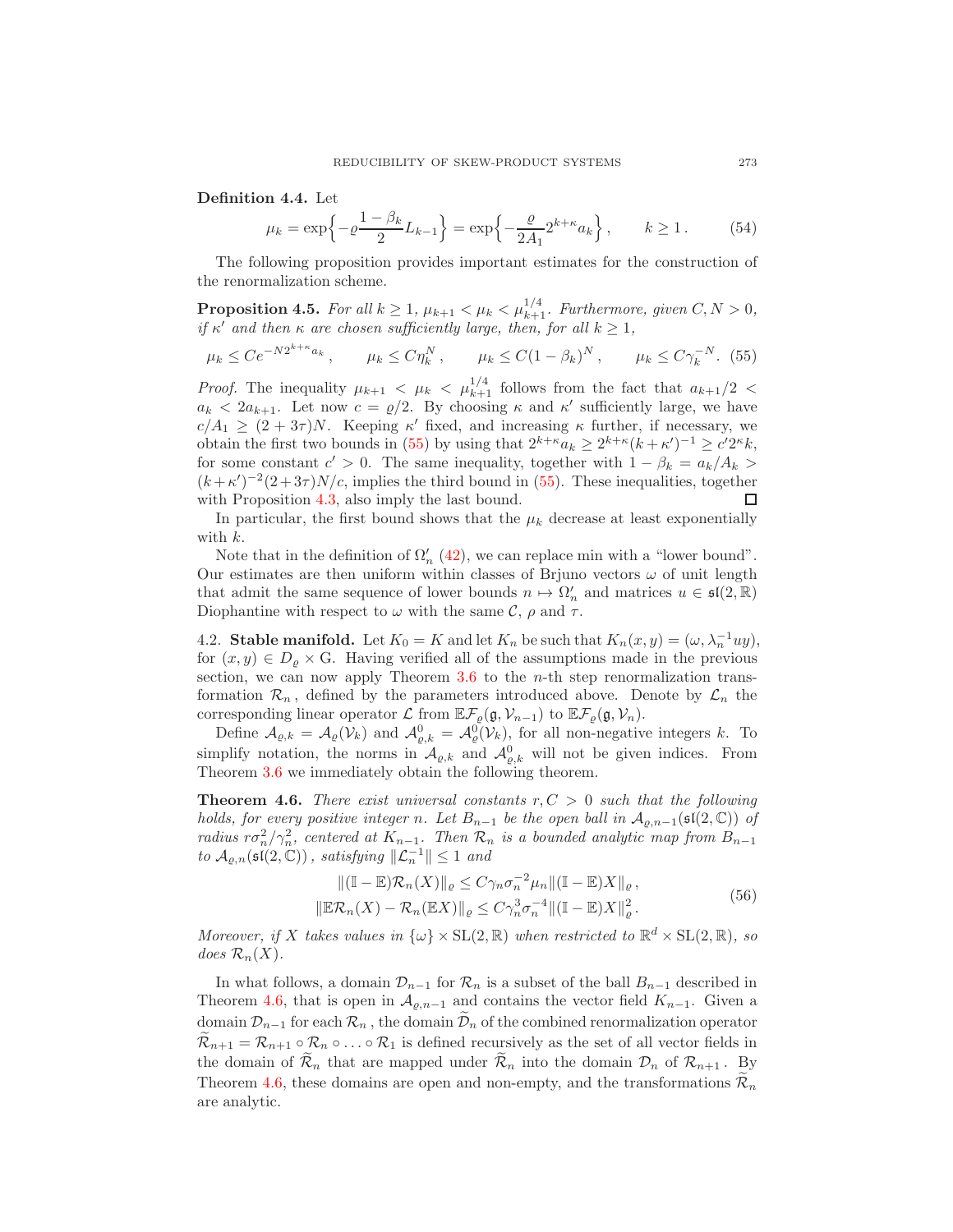The following theorem, valid for the case of  $G = SL(2, \mathbb{C})$ , is the corollary of the stable manifold theorem of  $[18]$  (Section 6, Theorem 6.1), for sequences of maps between Banach spaces.

<span id="page-13-1"></span>**Theorem 4.7.** If  $\kappa'$  and then  $\kappa$  are chosen sufficiently large, then there exist a sequence of domains  $\mathcal{D}_{n-1}$ , for the renormalization transformations  $\mathcal{R}_n$ ,  $n \in \mathbb{N}$ , such that the set  $W = \bigcap_{n=0}^{\infty} \widetilde{\mathcal{D}}_n$  is the graph of an analytic function  $W : (\mathbb{I} - \mathbb{E})\mathcal{D}_0 \to$  $\mathbb{E}\mathcal{D}_0$ , satisfying  $W(0) = K$  and  $DW(0) = 0$ . For every  $X \in \mathcal{W}$  and every  $n \in \mathbb{N}$ , if  $\chi_n = \prod_{i=1}^n \mu_i$ , then

$$
\left\| \tilde{\mathcal{R}}_n(X) - K_n \right\|_{\varrho} \le \chi_n^{1/2} \| (\mathbb{I} - \mathbb{E}) X \|_{\varrho},
$$
  

$$
\left\| \mathbb{E}[\tilde{\mathcal{R}}_n(X) - K_n] \right\|_{\varrho} \le \chi_n \| (\mathbb{I} - \mathbb{E}) X \|_{\varrho}^2,
$$
  

$$
\left\| (\mathbb{I} - \mathbb{E}) \tilde{\mathcal{R}}_n(X) \right\|_{\varrho} \le \chi_n^{1/2} \| (\mathbb{I} - \mathbb{E}) X \|_{\varrho}.
$$
 (57)

*Proof.* Let us first rescale our transformations  $\mathcal{R}_n$ . Let  $r_n = r_{n-1}\sigma_{n+1}^2/\gamma_{n+1}^2$  for every positive integer n, with  $r_0 > 0$  smaller than half the constant r from Theorem [4.6.](#page-12-1)

Consider the transformations  $R_n: \mathcal{A}_{\varrho,n-1}^0 \to \mathcal{A}_{\varrho,n}^0$ , with  $n \in \mathbb{N}$ , given by

$$
R_n(Z) = r_n^{-1} \left[ \mathcal{R}_n(K_{n-1} + r_{n-1}Z) - K_n \right]. \tag{58}
$$

In order to show explicitly that the assumptions of the stable manifold theorem of [\[18\]](#page-22-14) are verified, we begin by introducing the projection operator  $\mathbb{P} = \mathbb{E}$ . The restriction  $R_n\mathbb{P}$  defines a linear map from  $\mathbb{P} \mathcal{A}_{\varrho,n-1}^0$  to  $\mathbb{P} \mathcal{A}_{\varrho,n}^0$ , which will be denoted by  $L_n$ . By Theorem [4.6,](#page-12-1)  $R_n$  is analytic and bounded on the ball  $||Z||_e < 2$ , and satisfies

$$
\begin{aligned}\n\|(\mathbb{I} - \mathbb{E})R_n(Z)\|_{\varrho} &\leq \varepsilon_n \|( \mathbb{I} - \mathbb{E})Z\|_{\varrho} \,, \\
\|(\mathbb{I} - \mathbb{P})R_n(Z)\|_{\varrho} &\leq \vartheta_n \|( \mathbb{I} - \mathbb{P})Z\|_{\varrho} \,, \\
\|\mathbb{P}R_n(Z) - R_n(\mathbb{P}Z)\|_{\varrho} &\leq \varphi_n \|( \mathbb{I} - \mathbb{E})Z\|_{\varrho}^2 \,,\n\end{aligned} \tag{59}
$$

where

$$
\varepsilon_n = \vartheta_n = C \sigma_n^{-2} \gamma_n \sigma_{n+1}^{-2} \gamma_{n+1}^2 \mu_n, \quad \varphi_n = C \sigma_n^{-4} \gamma_n^3 \sigma_{n+1}^{-2} \gamma_{n+1}^2. \tag{60}
$$

Here,  $C \geq 1$  is a universal constant. In addition, we have  $||L_n^{-1}|| < 1/4$ . We will restrict  $R_n$  to the domain  $D_{n-1} \subset \mathcal{A}_{\varrho,n-1}^0$ , defined by

$$
\|\mathbb{P}Z\|_{\varrho} < 1, \qquad \|(I - \mathbb{P})Z\|_{\varrho} < 1, \qquad \|(I - \mathbb{E})Z\|_{\varrho} < \delta_{n-1}, \tag{61}
$$

where  $\delta_{n-1} = (6\varphi_n)^{-1}$ . By Proposition [4.5,](#page-12-2) if  $\kappa'$  and  $\kappa$  are chosen sufficiently large, such that the bounds  $(55)$  are valid with N large enough, then, for all positive integers *n*, we have  $C\sigma_n^{-2}\gamma_n\sigma_{n+1}^{-2}\gamma_{n+1}^2\mu_n^{1/2} \leq 1/6$ . This inequality implies

$$
\varepsilon_n = \vartheta_n \le \mu_n^{1/2} / 6 \,, \qquad \varepsilon_n \delta_{n-1} \le \delta_n \,, \tag{62}
$$

for all  $n \geq 1$ . The hypotheses of the stable manifold theorem (see Theorem 6.1) of Section 6 in [\[18\]](#page-22-14)) have now been verified, with  $\varepsilon = 1/6$  and  $\vartheta = 1/3$ , and the conclusions of this theorem imply the claims of Theorem [4.7.](#page-13-1) □

<span id="page-13-0"></span>5. Reducibility of skew-product systems. Let  $K_0 = K$ , where  $K(x, y) =$  $(\omega, uy)$ , with  $\omega \mathcal{V}_0$ -Brjuno, and let  $K_n = \mathcal{R}_n(K_{n-1})$ , i.e.  $K_n(x, y) = (\omega, \lambda_n^{-1}uy)$ , as before. Let  $X_0 = X \in \mathcal{W}$ , and let  $X_n = \mathcal{R}_n(X_{n-1})$  be the renormalization orbit of X. For the case of  $G = SL(2, \mathbb{C})$ , that we consider in this section, the stable manifold W has been constructed in Section [4.2.](#page-12-3) We will show that  $X \in \mathcal{W}$  is analytically reducible to K.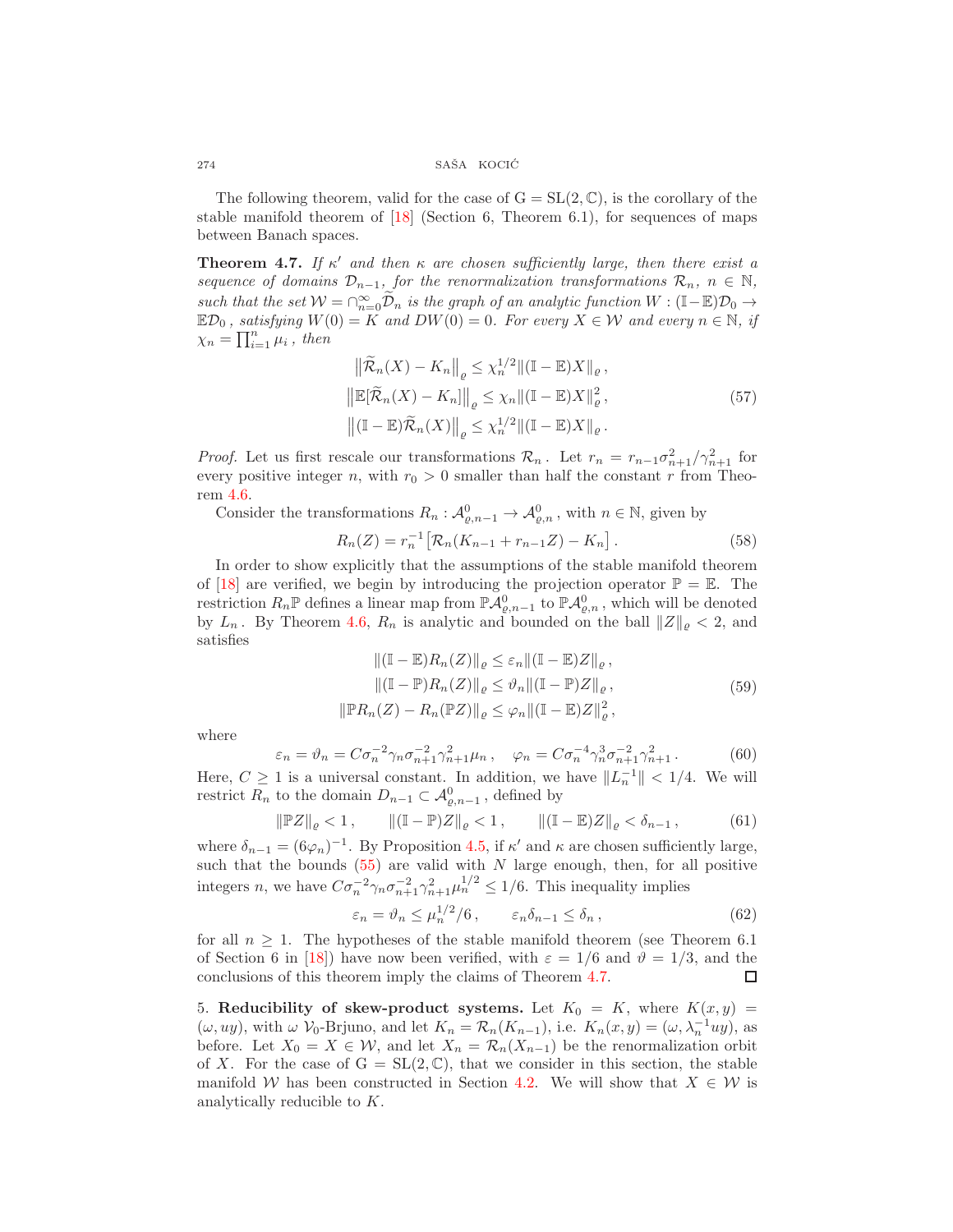Recall that a vector field  $X \in \mathcal{A}_{\rho}$  of the form [\(1\)](#page-0-2) is (analytically) reducible to K, if there is an (analytic) map  $\psi : T^d \times G \to T^d \times G$ , of the form  $\psi(x, y) = (x, \Psi(x)y)$ , such that  $\psi^*(X) = K$ . Modulo smoothness assumptions, this is equivalent to

<span id="page-14-4"></span>
$$
\Psi(x + \omega t)e^{ut}\Psi(x)^{-1} = \Phi^t(x), \qquad t \in \mathbb{R}, \quad x \in \mathbb{T}^d,
$$
\n(63)

where  $\Phi^t(x)$  is the associated matrix solution of [\(2\)](#page-0-1), with  $\Phi^0(x)$  the identity, as in [\(3\)](#page-0-4).  $\Phi(x)$  satisfies the equation

<span id="page-14-5"></span>
$$
\Phi^t(x) = \text{Id} + \int_0^t f(x + \omega s) \Phi^s(x) ds.
$$
\n(64)

This equation can be used to construct  $\Phi(x)$ , using the contraction mapping principle.

Now, observe that if  $X_n$  is reducible to  $K_n$ , then  $X_{n-1}$  is reducible to  $K_{n-1}$ . Since  $X_n = \eta_n^{-1} \mathcal{T}_n^* \mathcal{U}_{n-1}^* (X_{n-1}),$  where  $\mathcal{U}_{n-1} = \mathcal{U}_{X_{n-1}},$  and  $K_n = \eta_n^{-1} \mathcal{T}_n^* (K_{n-1}),$  if there exists a map  $\psi_n$  such that  $\psi_n^*(X_n) = K_n$ , then we have  $\psi_{n-1}^*(X_{n-1}) = K_{n-1}$ . The maps  $\psi_{n-1}$  and  $\psi_n$  are related, by writing  $\mathcal{U}_{n-1}(x,y) = (x, U_{n-1}(x)y)$ , via

<span id="page-14-1"></span>
$$
\Psi_{n-1} = U_{n-1} \Psi_n \circ T_n^{-1}, \qquad n \in \mathbb{N}.
$$
\n(65)

The proof of reducibility of the vector fields  $X \in \mathcal{W}$  that follows is based on this relationship.

Let  $\mathcal{F}_0(\mathcal{V}_n)$  and  $\mathcal{F}'_0(\mathcal{V}_n)$  be the spaces of continuous functions  $f: T_n^d \to \mathbb{R}^{2 \times 2}$ , where  $T_n^d = \mathbb{R}^d/\mathcal{Z}_n$ , lifted to  $\mathbb{R}^d$ , with frequencies in  $\mathcal{V}_n$ , equipped respectively with the norms

<span id="page-14-2"></span>
$$
||f||_0 = \sum_{v \in \mathcal{V}_n} ||f_v||, \qquad (66)
$$

and

<span id="page-14-3"></span>
$$
||f||'_{n} = r_{n}^{-1}||f||_{0} = r_{n}^{-1} \sum_{v \in \mathcal{V}_{n}} ||f_{v}||,
$$
\n(67)

where  $r_n = \chi_n^{\frac{1}{3}}$ , for  $n \in \mathbb{N}$ , and  $r_0 = 1$ .

Let  $\mathcal{B}_0(\mathcal{V}_n)$  be the set of maps  $F: T_n^d \to \mathbb{G}$ , where  $\mathbb{G} \subset \text{GL}(2,\mathbb{R})$ , of the form  $F = \text{Id} + f$  with  $f \in \mathcal{F}_0(\mathcal{V}_n)$ . Let  $\mathcal{B}_n$  be the set of maps  $F: T_n^d \to G$  of the form  $F = \text{Id} + f$  with  $f \in \mathcal{F}'_0(\mathcal{V}_n)$ . Let  $B_n$  be the unit open ball in  $\mathcal{B}_n$ , centered at the identity Id.

Define (formally) the map  $M_n$  from  $B_n$  into  $\mathcal{B}_{n-1}$ , as

$$
M_n(F) = U_{n-1}F \circ T_n^{-1}.
$$
\n(68)

<span id="page-14-0"></span>**Proposition 5.1.** If  $\kappa'$  and  $\kappa$  are sufficiently large, then there exists an open neighborhood B of K in  $\mathcal{A}_o$ , such that for every  $X \in \mathcal{W} \cap B$ , and for every  $n \geq 1$ , the map  $M_n$  is well defined and analytic, as a function from  $B_n$  to  $\mathcal{B}_{n-1}$ . Furthermore,  $M_n$  takes values in the ball of radius 1/2 centered at the identity in  $B_{n-1}$ , and  $||DM_n(F)|| \leq \mu_n^{1/4}$ , for all  $F \in B_n$ .

*Proof.*  $M_n$  is well-defined in some open neighborhood of Id in  $\mathcal{B}_n$ , and

$$
M_n(F) = \text{Id} + g + (U_{n-1} - \text{Id})(\text{Id} + g), \qquad g = f \circ T_n^{-1},
$$
 (69)

where  $F = \text{Id} + f$ . In order to estimate  $U_{n-1} - \text{Id}$ , we can apply Lemma [3.4.](#page-8-2) We will use Proposition [4.5](#page-12-2) and assume that  $\kappa'$  and then  $\kappa$  have been chosen sufficiently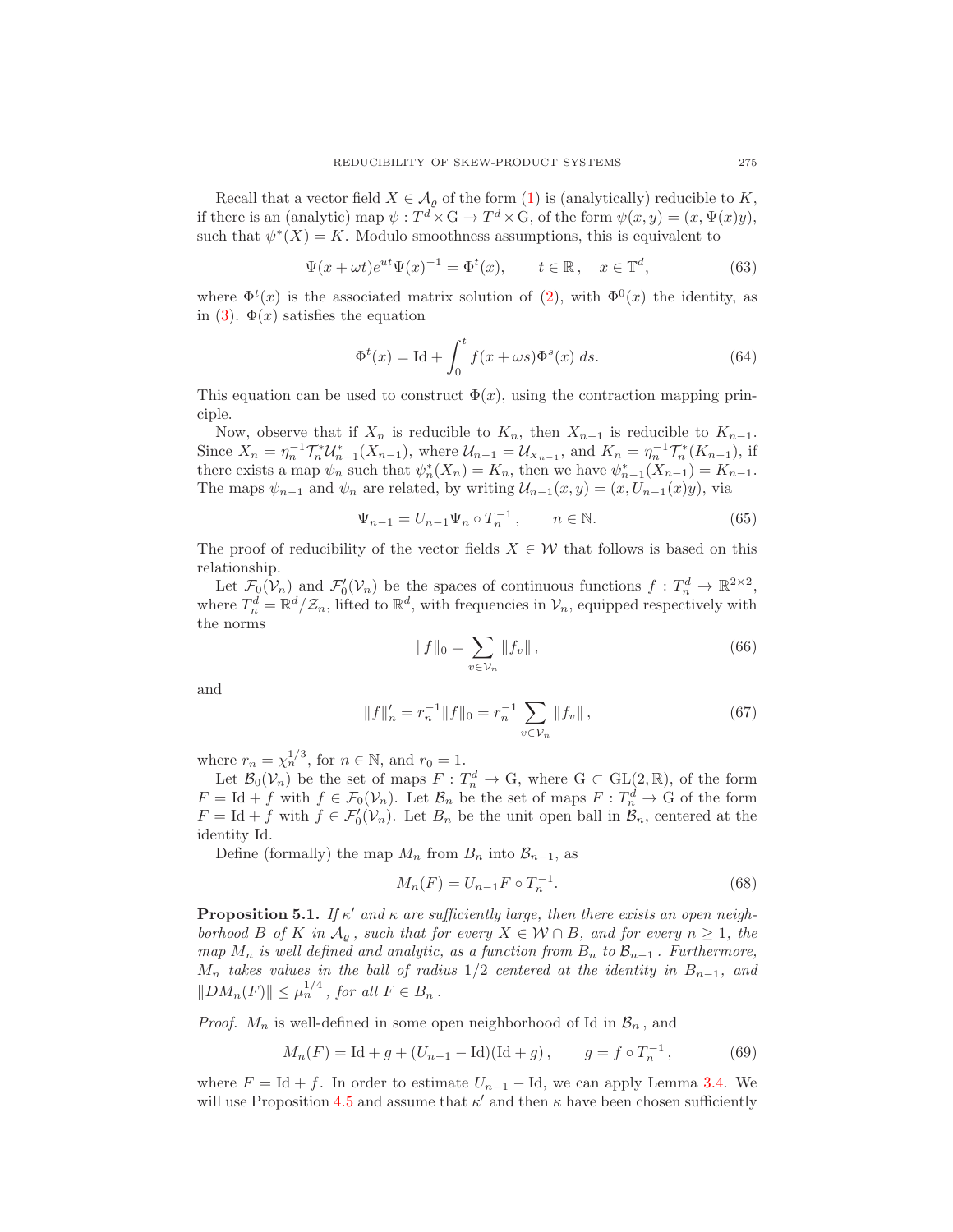large, without always mentioning it. By Lemma [3.4](#page-8-2) and Theorem [4.7,](#page-13-1) there exist a constant  $C > 0$ , such that

$$
||U_{n-1} - \text{Id}||_{\varrho} \leq C\gamma_n \sigma_n^{-1} ||\mathbb{I}^{-} X_{n-1}||_{\varrho} \leq C\gamma_n \sigma_n^{-1} \chi_{n-1}^{1/2} ||(\mathbb{I} - \mathbb{E})X||_{\varrho} \leq \chi_{n-1}^{1/3} ||(\mathbb{I} - \mathbb{E})X||_{\varrho} \leq \chi_n^{1/12},
$$
\n(70)

<span id="page-15-0"></span>for all  $n > 1$ , and for all  $X \in \mathcal{W} \cap B$ , provided that the neighborhood B of K has been chosen sufficiently small (depending on  $\kappa'$  and  $\kappa$ ). The first inequality in [\(70\)](#page-15-0) and the final bound also hold for  $n = 1$ .

We further have,

<span id="page-15-1"></span>
$$
||(U_{n-1} - \text{Id})(\text{Id} + g)||_0 \le ||U_{n-1} - \text{Id}||_2(1 + ||g||_0),
$$
\n(71)

and  $||g||_0 = ||f||_0 \le r_n ||f||'_n < r_n$ . Here, and in what follows, we assume that  $F \in B_n$ . By using that  $r_n/r_{n-1} = \mu_n^{1/3}$ , we obtain  $||g||'_{n-1} \leq \mu_n^{1/3}$ . When combined with [\(70\)](#page-15-0) and [\(71\)](#page-15-1), this shows that  $M_{n-1}$  maps  $B_n$  into  $B_{n-1}/2$ . Using the fact that the inclusion map from  $B_n$  into  $B_{n-1}$  is bounded in norm by  $\mu_n^{1/3}$ , together with the property  $||f_1f_2||'_{n-1} \leq r_{n-1}||f_1||'_{n-1}||f_2||'_{n-1}$ , we obtain that  $||DM_n(F)|| \leq \mu_n^{1/4}$ , for all  $n \geq 1$ , and for all  $F \in B_n$ . П

<span id="page-15-2"></span>**Proposition 5.2.** Under the same assumptions as in Proposition [5.1,](#page-14-0) there exists an open neighborhood B of K in  $A_{\rho}$ , such that the following holds. Given any  $X \in \mathcal{W} \cap B$ , and any sequence of functions  $F_k \in B_k$ ,  $k \in \mathbb{N}$ , define

$$
\Psi_{n,k} = M_{n+1} \circ \dots \circ M_k(F_k), \qquad 0 \le n < k. \tag{72}
$$

Then the limits  $\Psi_n = \lim_{k \to \infty} \Psi_{n,k}$  exist in  $\mathcal{B}_n$ , are independent of the choice of the maps  $F_0, F_1, \ldots$ , and satisfy the identities [\(65\)](#page-14-1). The map  $X \mapsto \Psi_0$  is analytic and bounded on  $W \cap B$ .

*Proof.* By Proposition [5.1,](#page-14-0) the maps  $M_n : B_n \to B_{n-1}/2$  contract distances by a factor of at least 1/2. Thus, if  $1 \leq n \leq k \leq k'$ , then the difference  $\Psi_{n,k'} - \Psi_{n,k'}$ is bounded in norm by  $2^{n-k+1}$ . This shows that the sequence  $k \mapsto \Psi_{n,k}$  converges uniformly in  $\mathcal{B}_n$  to a limit  $\Psi_n$ , which is independent of the choice of the functions  $F_k$ . By choosing  $F_k = \Psi_k$  for all k, we obtain the identities [\(65\)](#page-14-1). The analyticity of  $X \mapsto \Psi_0$  follows via the chain rule from the analyticity of the maps used in our construction, and from uniform convergence. П

In what follows, the maps  $M_1$  and  $\mathcal{R}_1$  associated to a vector field  $X \in \mathcal{W}$  or the form  $X(x, y) = (\omega, f(x)y)$  will be denoted by  $M_x$  and  $\mathcal{R}_x$ , respectively, in order to show explicitly the dependence on the vector field X. The map  $\Psi_0$  associated with the vector field  $X \in \mathcal{W}$  will be denoted by  $\Psi_X$ .

<span id="page-15-3"></span>**Proposition 5.3.** Let  $\rho > \delta > 0$ . Under the same assumptions as in Proposi-tion [5.1,](#page-14-0) there exists an open neighborhood B of K in  $A_{\rho}(\mathcal{V}_0)$ , such that  $\Psi_x$  has an analytic continuation to  $\|\text{Im }x\| < \delta$ , for each  $X \in B \cap \mathcal{W}$ . With this continuation,  $X \mapsto \Psi_X$  defines a bounded analytic map from  $B \cap W$  to  $\mathcal{F}_{\delta}(\mathrm{SL}(2,\mathbb{C}), \mathcal{V}_0)$ .

*Proof.* Consider the translations  $\mathcal{J}_q(x, y) = (J_q(x), y)$ , with  $J_q(x) = x + q$  and  $q \in \mathbb{R}^d$ , defined on  $\mathbb{C}^d \times SL(2,\mathbb{C})$ . For vector fields  $X \in \mathcal{A}_{\varrho}(\mathcal{V}_0)$ , with  $X(x,y) =$  $(\omega, f(x)y)$ , we denote by  $\mathcal{J}_q^* X$  the pullback under  $\mathcal{J}_q$ , as we did earlier. For maps  $F \in \mathcal{F}_\varrho(\mathcal{V}_0)$ , define  $J_q^*$  by  $J_q^*(F) = F \circ J_q$ . By examining the construction of the map  $U_x$  and the scaling map  $\mathcal T$ , one can verify that

$$
\mathcal{J}_q \circ \mathcal{U}_{\mathcal{J}_q^* X} = \mathcal{U}_X \circ \mathcal{J}_q, \qquad \mathcal{J}_{Tq} \circ \mathcal{T} = \mathcal{T} \circ \mathcal{J}_q. \tag{73}
$$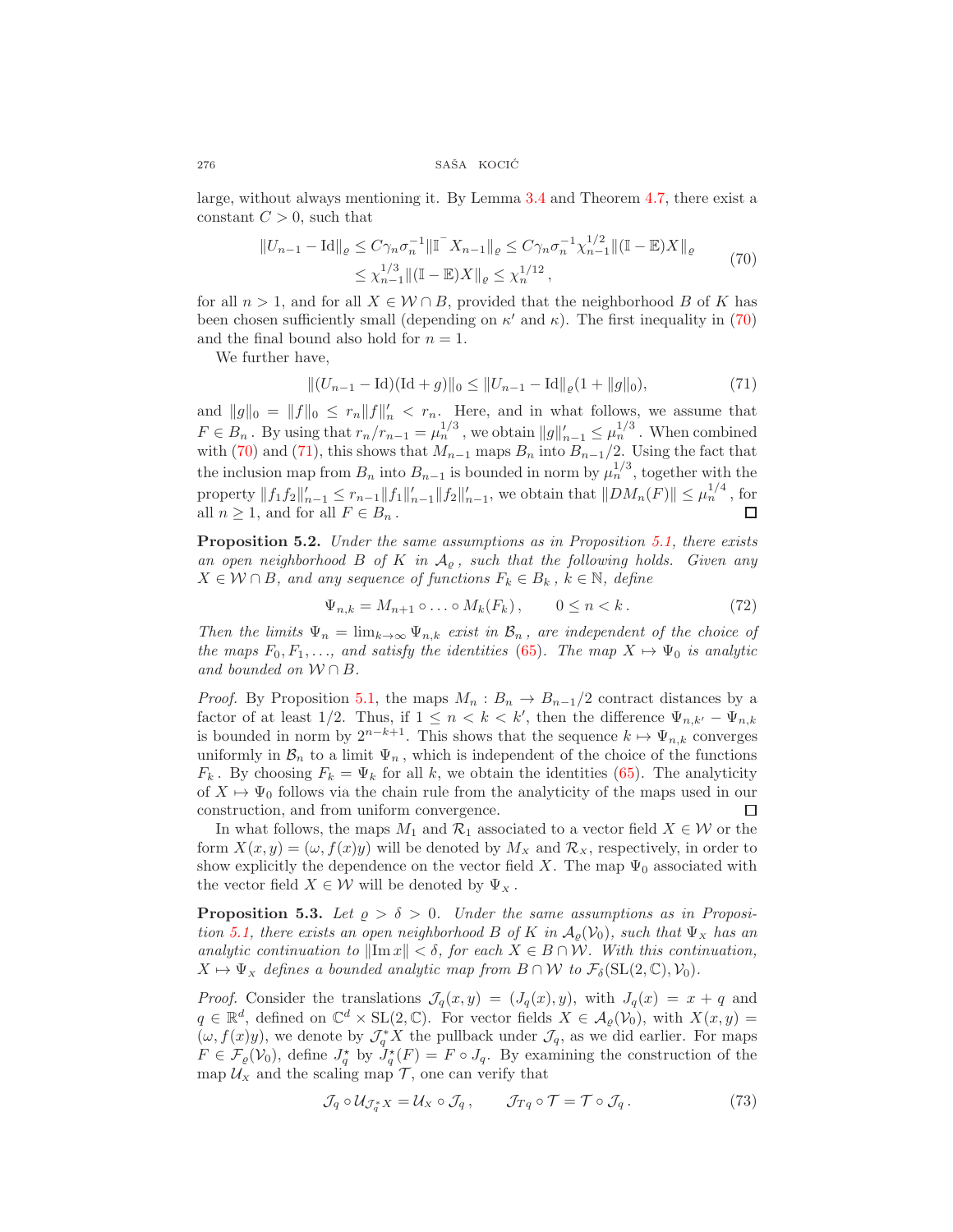Thus, one further has

$$
\mathcal{R}_{\mathcal{J}_q^* X} \circ \mathcal{J}_q^* = \mathcal{J}_{T^{-1} q}^* \circ \mathcal{R}_X, \qquad M_{\mathcal{J}_q^* X} = J_q^* \circ M_X \circ (J_{T^{-1} q}^*)^{-1}.
$$
 (74)

We have also used that the translations  $\mathcal{J}_q^*$  are isometries on the spaces  $\mathcal{A}_{\varrho}(\mathcal{V}_0)$ , and that the domain of  $R$  and the manifold  $\hat{W}$  are invariant under these translations.

For convenience, we extend the map  $X \mapsto \Psi_X$  to an open neighborhood of K, by setting  $\Psi_X = \Psi_{X'}$ , where  $X' = (\mathbb{I} + W)(X - \mathbb{E}X)$ . With this extension, the map  $X \mapsto \Psi_X$  is analytic and bounded on a sufficiently small open ball  $B \subset A_{\varrho}(\mathcal{V}_0)$ .

By examining the construction of  $\Psi_x$  and using the invariance property of W under  $\mathcal{J}_q^*$ , we can verify that, for any  $q \in \mathbb{R}^d$ , we have  $\Psi_{\mathcal{J}_q^*X} = J_q^* \Psi_X$ , and therefore

<span id="page-16-1"></span>
$$
\Psi_X(q) = \Psi_{\mathcal{J}_q^* X}(0). \tag{75}
$$

The idea now is to use the analyticity of map  $X \mapsto \Psi_X$ , to extend the right hand side of equation [\(75\)](#page-16-1) to the complex domain  $\|\text{Im } q\| < \delta$ . Let  $0 < \varrho' < \varrho - \delta$ . Let B' be an open ball around K in  $\mathcal{A}_{\varrho'}(\mathcal{V}_0)$  such that the function  $X \mapsto \Psi_X$  is well-defined for every  $X \in B'$ . Now, let B be an open ball in  $\mathcal{A}_{\varrho}(\mathcal{V}_0)$  such that  $\mathcal{J}_q^*B \subset B'$ , for all  $q \in \mathbb{C}^d$  of norm smaller than or equal to  $\varrho' - \varrho$ . Regarded as a function of  $(X, q)$ , the right hand side of  $(75)$ , is analytic and bounded on the product of  $B$  with the strip  $\|\text{Im } q\| < \varrho - \varrho'$ . This show that  $\Psi_X$  belongs to  $\mathcal{F}_\delta(\mathcal{V}_0)$  for all  $X \in B$ . □

<span id="page-16-0"></span>**Theorem 5.4.** If  $\kappa'$  and  $\kappa$  are chosen sufficiently large then there exists an open neighborhood B of K in  $\mathcal{A}_o(\mathcal{V}_0)$  and for every  $X \in \mathcal{W} \cap B$ , of the form  $X(x, y) =$  $(\omega, f(x)y)$ , there exists an analytic map  $\psi_x : D_\delta \times SL(2,\mathbb{C}) \to D_\delta \times SL(2,\mathbb{C})$  of the form  $\psi_x(x, y) = (x, \Psi_x(x)y)$  with  $\Psi_x \in \mathcal{F}'_\delta(\mathrm{SL}(2, \mathbb{C}), \mathcal{V}_0)$ , and  $0 < \delta < \varrho$ , such that  $\psi_X^* X = K$ . If f is real-matrix valued when restricted to  $\mathbb{R}^d$ , so is  $\Psi_X$ .

*Proof.* Let  $G = SL(2, \mathbb{C})$ . By Proposition [5.2](#page-15-2) and Proposition [5.3,](#page-15-3) there exists an open neighborhood B of K in  $\mathcal{A}_{\rho}(\mathcal{V}_0)$  and, for every  $X \in \mathcal{W} \cap B$ , the map  $\Psi_X \in \mathcal{F}_{\delta}(G, \mathcal{V}_0)$ , defined in Proposition [5.2,](#page-15-2) such that the map  $X \mapsto \Psi_X$  is analytic from  $B \cap W$  to  $\mathcal{F}_{\delta}(G, V_0)$ . Since for every  $x \in D_{\delta}$ ,  $\Psi_x(x) \in G$  is invertible, the map  $\psi_X : D_\delta \times G \to D_\delta \times G$  is well defined by  $\psi_X(x, y) = (x, \Psi_X(x)y)$ , and also invertible. Notice also that the conclusions of Proposition [5.1](#page-14-0) and Proposition [5.2](#page-15-2) are valid if in the definitions of the norms [\(66\)](#page-14-2) and [\(67\)](#page-14-3),  $||f_v||$  is replaced by  $(1+|\omega \cdot v|)||f_v||$ , since  $||U_{n-1} - \text{Id}||_2$  can be replaced by  $||U_{n-1} - \text{Id}||'_2$  in [\(70\)](#page-15-0). Therefore,  $\Psi_x \in \mathcal{F}'_\delta(G, \mathcal{V}_0)$ .

It remains to show that  $\psi^*_X(X) = K$ , or equivalently [\(63\)](#page-14-4). The maps  $\Phi^t_X$  and  $\Phi_{\mathcal{R}(X)}^{t}$ , associated to vector fields X and  $\mathcal{R}(X)$ , respectively, are related via

$$
\Phi_{\mathcal{R}(X)}^t = [U(\cdot + \eta^{-1}\omega t)^{-1}\Phi_X^{\eta^{-1}t}U] \circ T.
$$
\n(76)

Using this identity we can obtain the following relation, for all integer  $m \geq 0$ ,

$$
(\Phi_m^t)^{-1} \Psi_m(\cdot + \omega t) e^{tu} = U_m [(\Phi_{m+1}^{\eta_{m+1}t})^{-1} \Psi_{m+1}(\cdot + \eta_{m+1} \omega t) e^{tu}] \circ T_{m+1}^{-1}.
$$
 (77)

Iterating this identity we find

$$
(\Phi_0^t)^{-1} \Psi_0(\cdot + \omega t) e^{-tu} = [U_0 U_1 \circ T_1^{-1} \cdots U_m \circ T_m^{-1} \circ \cdots \circ T_1^{-1}]
$$
  
 
$$
\cdot [(\Phi_{m+1}^{\lambda_{m+1}t})^{-1} \Psi_{m+1}(\cdot + \lambda_{m+1} \omega t) e^{tu}] \circ T_{m+1}^{-1} \circ \cdots \circ T_1^{-1}.
$$
 (78)

<span id="page-16-2"></span>We know that the expression in the first square bracket converges to  $\Psi_0$  in  $\mathcal{F}_0(G, \mathcal{V}_0)$ , as  $m \to \infty$ , and that  $||U_0U_1 \cdots U_m - \text{Id}||_0 < 1$ . Here, we have used that  $||F \circ T||_0 =$  $||F||_0$ . We have previously obtained that  $\Psi_m \in B_m$ , and thus

$$
\|\Psi_m - \text{Id}\|_0 < \chi_m^{1/3}.\tag{79}
$$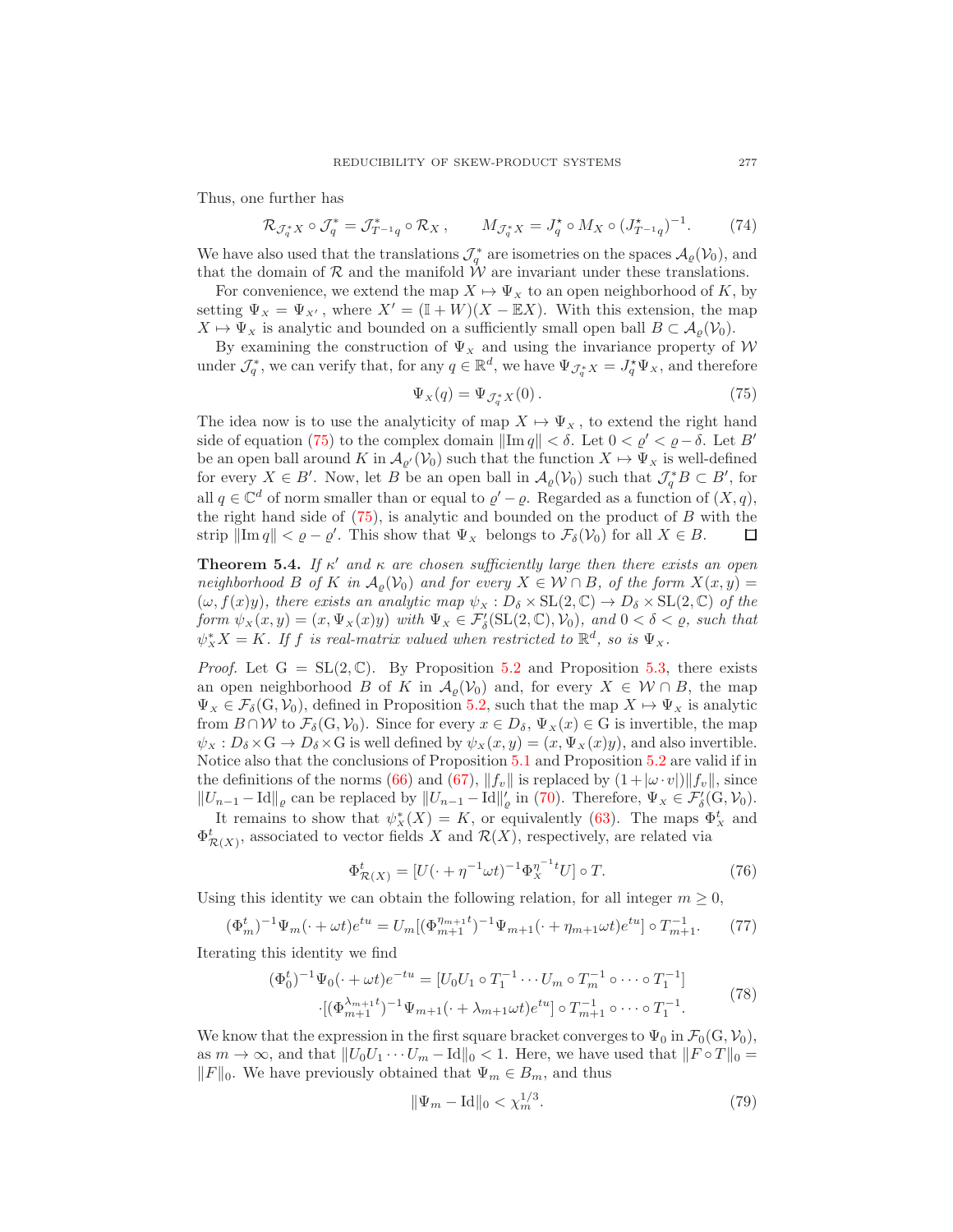Moreover, by writing the integral equation that  $\varphi^t(x) = e^{-ut}\Phi^t(x) - \text{Id}$  satisfies,

$$
\varphi^t(x) = \int_0^t e^{-us} [f(x + \omega s) - u] e^{us} [\varphi^s(x) + \mathrm{Id}] ds , \qquad (80)
$$

and applying the contraction mapping principle, we can obtain the following estimate

$$
||e^{-ut}\Phi^t(x) - \text{Id}||_0 \le 2e^{2||u|||t|}||f - u||_0,
$$
\n(81)

for t in a small open interval of  $\mathbb R$  containing zero.

Similarly, starting from the equation [\(64\)](#page-14-5) one can obtain, for a sufficiently small open interval of values t around zero, an estimate  $\|\Phi^t(x) - \text{Id}\|_0 \leq 2|t| \|f\|_0$ . Finally, using  $u_{m+1} = \lambda_{m+1}^{-1} u$ , we obtain the following estimate

$$
\|(\Phi_{m+1}^{\lambda_{m+1}t})^{-1}\Psi_{m+1}(\cdot+\lambda_{m+1}\omega t)e^{tu} - \text{Id}\|_{0}
$$
  
\n
$$
\leq c_{1} \|f_{m+1} - u_{m+1}\|_{0} + c_{2} \|\Psi_{m+1} - \text{Id}\|_{0} < c\chi_{m+1}^{1/3}.
$$
\n(82)

<span id="page-17-1"></span>Here  $c, c_1, c_2 > 0$  are universal constants that depend only on  $||u||$ , an upper bound on |t| and an upper bound on  $||f||_0$ .

Using  $(82)$ , we find that the right hand side of  $(78)$ , and thus the left one, converges to  $\Psi_0(x)$  in  $\mathcal{F}_0(G, V_0)$ . Since the convergence in  $\mathcal{F}_0(G, V_0)$  also applies pointwise convergence (see Proposition [3.2\)](#page-7-4), we have

$$
\Phi_0^t(x)^{-1}\Psi_0(x+\omega t)e^{-tu} = \Psi_0(x),\tag{83}
$$

for t in a small open interval containing zero, and all  $x \in \mathbb{R}^d$ . The identity can now be extended for all  $t \in \mathbb{R}$ , using the cocycle property [\(4\)](#page-0-5).

Theorem [4.7](#page-13-1) and Theorem [5.4](#page-16-0) imply the result of Theorem [1.5,](#page-3-0) after undoing the effect of the transformation  $S$  described at the beginning of Section [4,](#page-10-0) i.e. after the transformation  $X \mapsto \mathcal{S}_*(X)$ ,  $\mathcal{W} \mapsto \mathcal{S}_*(\mathcal{W})$  and  $\Psi \mapsto \Psi \circ S^{-1}$ .

Proof of Theorem 1.4. This theorem follows from Theorem [1.5.](#page-3-0) To see this, consider a family of vector fields  $X_v$  with  $X_v(x, y) = X(x, y) + (0, vy)$ , with  $v \in$  $\mathfrak{sl}(2,\mathbb{R})$ .  $X_v$  belongs to W if and only if

$$
\mathbb{E}(X_v) - W((\mathbb{I} - \mathbb{E})X_v) = 0, \qquad (84)
$$

or equivalently, for every  $(x, y) \in \mathbb{T}^d \times SL(2, \mathbb{R}),$ 

$$
\mathbb{E}(X)(x,y) + (0, vy) - W((\mathbb{I} - \mathbb{E})X)(x,y) = 0.
$$
 (85)

Clearly, this equation has a unique solution v, for X close to K (such that  $(\mathbb{I}-\mathbb{E})X$ is in the domain of  $W$ ). The first assertion now follows from the fact that the vector fields on W are analytically reducible to K. The analyticity of the map  $X \mapsto v$ follows from the analyticity of  $W$  (Theorem [1.5\)](#page-3-0). П

<span id="page-17-0"></span>6. A normal form theorem for skew-product flows. Let G be an arbitrary Lie subgroup of  $GL(n,\mathbb{C})$ , and  $\mathfrak g$  its Lie algebra. Let  $\mathbb{I}^{\top}$  be a fixed projection operator on  $\mathcal{F}_{\rho}$ , and let  $K(x, y) = (\omega, u(x)y)$  be a fixed vector field in  $\mathcal{A}_{\rho}$ , with  $u \in \mathcal{F}_{\rho}(\mathfrak{g})$ , that satisfies  $\mathbb{I} \mathbb{I}^u = 0$ . Recall the definition of the operator

$$
\hat{f}g(x) = D_{\omega}g(x) - \mathrm{ad}_{f(x)}g(x),\tag{86}
$$

where  $ad_{f(x)}g(x) = f(x)g(x) - g(x)f(x)$ , for an arbitrary  $g \in \mathcal{F}_{g}$ .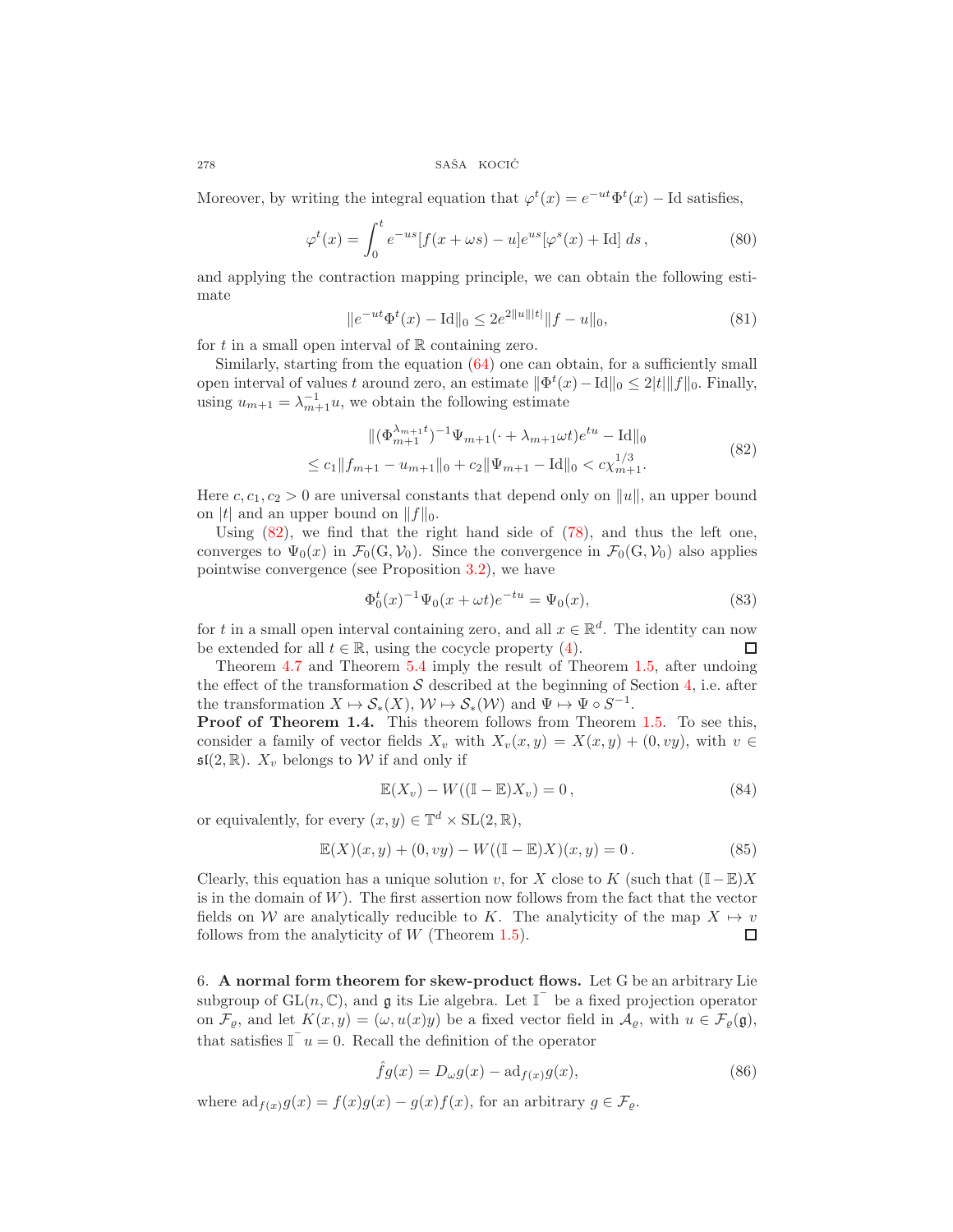We will assume that the operator  $\hat{u}$  maps  $\mathbb{I}^{-} \mathcal{F}'_{\varrho}(\mathfrak{g})$  into  $\mathbb{I}^{-} \mathcal{F}_{\varrho}(\mathfrak{g})$ , and has an inverse which is bounded in norm by a positive constant  $\zeta^{-1} > 1$ , i.e. for every  $g \in \mathbb{I}^{\top} \mathcal{F}_{\varrho}(\mathfrak{g}),$ 

$$
\left\|\hat{u}^{-1}g\right\|_{\varrho}' \le \zeta^{-1} \|g\|_{\varrho}.
$$
\n(87)

In the case when  $G = SL(2, \mathbb{C}), K(x, y) = (\omega, uy), \text{ with } u \in \mathfrak{g}, \text{ and } \mathbb{I}^{\top} \text{ is the }$ projection operator onto the non-resonant subspace of  $\mathcal{F}_{\rho}(\mathfrak{g})$ , this assumption is verified by Proposition [3.3.](#page-7-2)

Given a vector field  $X: D_{\varrho} \times G \to D_{\varrho} \times G$ , of the form  $X(x, y) = (\omega, f(x)y)$ , near K, with  $f \in \mathcal{F}_{\varrho}(\mathfrak{g})$ , the goal of this section is to construct a change of variables  $\mathcal{U}_X(x,y) = (x, U_f(x)y)$ , with  $U_f : D_\varrho \mapsto G$ , such that the pullback  $\mathcal{U}_X^* X(x,y) =$  $(\omega, U_f^* f(x)y)$  of X under  $\mathcal{U}_x$ , belongs to  $\mathcal{A}_{\varrho}$  and satisfies

<span id="page-18-0"></span>
$$
\mathbb{T}^{-} U_{f}^{\star} f = 0. \tag{88}
$$

We will construct a solution to [\(88\)](#page-18-0) in the following way. First, we will construct an approximation to  $\mathcal{U}_x$  given by the time-one map  $\phi_Z^1$  of the flow of a vector field Z of the form  $Z(x, y) = (0, g(x)y)$  with  $g \in \mathbb{I}^{\top} \mathcal{F}_{\varrho}(\mathfrak{g})$  that satisfies the equation

<span id="page-18-2"></span>
$$
\mathbb{I}^-(f - \hat{f}g) = 0.
$$
\n(89)

Here and in the following the flow of a vector field Z is denoted by  $\phi_Z$  and satisfies the equation  $\frac{d}{dt}\phi_Z^t = Z \circ \phi_Z^t$ , with the initial condition  $\phi_Z^0 = \text{Id}$ . Then, we will find the pullback of X under  $\phi_Z^1$ , and iterate this procedure. Notice that  $\phi_Z^t(x, y) =$  $(x, \Phi_g^t(x)y)$ , where  $\Phi_g^t(x) = e^{g(x)t}$  is a matrix exponential, defined for an arbitrary  $A \in \check{\mathbb{C}}^{n \times n}$  by

$$
e^A = \sum_{n=0}^{\infty} \frac{A^n}{n!}.
$$
\n(90)

We begin by proving some estimates for pullbacks under a time  $t$  map of the flow of a vector field  $Z(x, y) = (0, g(x)y)$ , with  $g \in \mathcal{F}_{\rho}(\mathfrak{g})$ .

<span id="page-18-3"></span>**Proposition 6.1.** Let  $t \in \mathbb{R}$  be fixed. Let  $g \in \mathcal{F}_{\rho}(\mathfrak{g})$  and  $f \in \mathcal{F}_{\rho}(\mathfrak{g})$  satisfy  $||tg||_{\rho} \leq \varepsilon$ and  $||tD_{\omega}g||_{\varrho} \leq s\varepsilon$ , with  $\varepsilon \leq 1/6$ , and  $s > 0$ . Then  $(\Phi_g^t)^{\star}f$  belongs to  $\mathcal{F}_{\varrho}(\mathfrak{g})$ , and satisfies

$$
\left\|(\Phi_g^t)^* f - f\right\|_{\varrho} \le 2(2\|f\|_{\varrho} + s) \,\varepsilon\,,
$$
  

$$
\left\|(\Phi_g^t)^* f - f + t\hat{f}g\right\|_{\varrho} \le (2\|f\|_{\varrho} + s) \,\varepsilon^2\,.
$$
 (91)

<span id="page-18-1"></span>*Proof.* Writing  $\Phi_{g}^{t}$  explicitly and evaluating

$$
\left(\Phi_g^t\right)^{\star} f = \Phi_g^{-t} (f - D_\omega) \Phi_g^t \,, \tag{92}
$$

at point  $x \in D_\rho$ , we find

$$
\left(\Phi_g^t\right)^* f(x) = e^{-g(x)t} (f(x) - D_\omega) e^{g(x)t}.\tag{93}
$$

Differentiating with respect to  $t$ , one can verify the identities

$$
e^{-g(x)t}f(x)e^{g(x)t} = e^{\mathrm{ad}_{-g(x)t}}f(x) = \sum_{n=0}^{\infty} \frac{1}{n!}(\mathrm{ad}_{-g(x)t})^n f(x),\tag{94}
$$

and

$$
e^{-g(x)t}D_{\omega}e^{g(x)t} = \sum_{n=1}^{\infty} \frac{1}{n!} (\text{ad}_{-g(x)t})^{n-1} D_{\omega}g(x)t.
$$
 (95)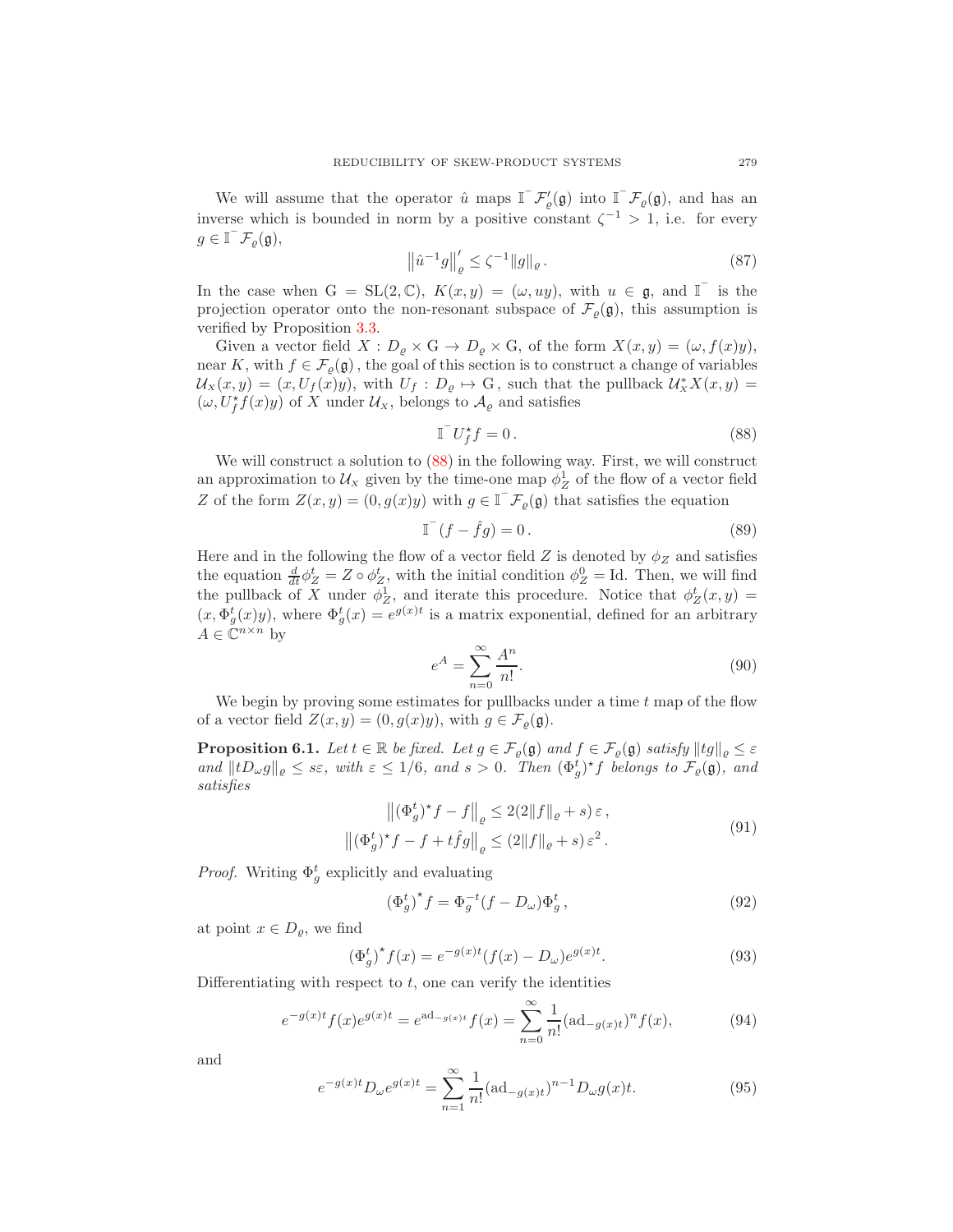These two equalities guarantee that  $(\Phi_g^t)^* f \in \mathcal{F}_g(\mathfrak{g})$ , since  $D_\omega g \in \mathcal{F}_g(\mathfrak{g})$ . Moreover,

$$
[(\Phi_g^t)^* f - f](x) = \sum_{n=1}^{\infty} \frac{1}{n!} (\text{ad}_{-g(x)t})^{n-1} (\text{ad}_{-g(x)t} f(x) - D_{\omega}g(x)t).
$$
 (96)

Using Proposition [3.2,](#page-7-4) the last identity implies

$$
\|(\Phi_g^t)^* f - f\|_{\varrho} \le \frac{e^{2||tg||_{\varrho}} - 1}{2||g||_{\varrho}} (2||f||_{\varrho}||g||_{\varrho} + ||D_\omega g||_{\varrho}).\tag{97}
$$

Similarly, from the same identity, we find that

$$
\|(\Phi_g^t)^* f - f + t \hat{f}g\|_{\varrho} \le \frac{e^{2\|tg\|_{\varrho}} - 2\|tg\|_{\varrho} - 1}{2\|g\|_{\varrho}} (2\|f\|_{\varrho} \|g\|_{\varrho} + \|D_{\omega}g\|_{\varrho}).\tag{98}
$$

The bounds [\(91\)](#page-18-1) follow from the last two inequalities. Our first step is to solve the equation [\(89\)](#page-18-2).

<span id="page-19-3"></span>**Proposition 6.2.** If  $f \in \mathcal{F}_{\varrho}(\mathfrak{g})$ , where  $\varrho > 0$ , satisfies

<span id="page-19-0"></span>
$$
||f - u||_{\varrho} \le \frac{1}{4}\zeta, \qquad ||\mathbb{I} \cdot f||_{\varrho} \le \frac{1}{12}\zeta, \qquad (99)
$$

 $\Box$ 

then the equation [\(89\)](#page-18-2) has a unique solution  $g \in \mathbb{I}^{-} \mathcal{F}'_{\varrho}(\mathfrak{g})$ , that satisfies  $||g||'_{\varrho} \leq$  $\frac{2}{\zeta} \|\mathbb{I}^\top f\|_{\varrho}$ . Moreover,  $(\Phi_g^1)^* f$  belongs to  $\mathcal{F}_{\varrho}(\mathfrak{g})$  and satisfies

$$
\left\|(\Phi_g^1)^* f - f\right\|_{\varrho} \le \frac{4}{\zeta} (2\|f\|_{\varrho} + 1) \|\mathbb{I}^{-} f\|_{\varrho},
$$
  

$$
\left\|(\Phi_g^1)^* f - f + \hat{f}g\right\|_{\varrho} \le \frac{4}{\zeta^2} (2\|f\|_{\varrho} + 1) \|\mathbb{I}^{-} f\|_{\varrho}^2.
$$
 (100)

<span id="page-19-2"></span>*Proof.* Let  $\tilde{f} = f - u$ . We can rewrite the equation [\(89\)](#page-18-2) in the form

<span id="page-19-1"></span>
$$
\mathbb{I}^{-}(\mathbb{I} - \mathrm{ad}_{\hat{f}}\hat{u}^{-1})\hat{u}g = \mathbb{I}^{-}f.
$$
\n(101)

For every  $g \in \mathcal{F}_{\rho}(\mathfrak{g})$ , using the first condition in [\(99\)](#page-19-0), we have that

$$
\|\mathrm{ad}_{\tilde{f}}g\|_{\varrho} \le 2\|g\|_{\varrho}\|\tilde{f}\|_{\varrho} \le \frac{\zeta}{2}\|g\|_{\varrho}.
$$
 (102)

Also, for every  $g \in \mathbb{I}^-\mathcal{F}_{\varrho}(\mathfrak{g}),$ 

$$
\|\mathbb{I}^{\top} \mathrm{ad}_{\tilde{f}} \hat{u}^{-1} g\|_{\varrho} \le \frac{\zeta}{2} \|\hat{u}^{-1} g\|_{\varrho} \le \frac{1}{2} \|g\|_{\varrho}.
$$
 (103)

Thus, the operator  $\mathbb{I}^{\dagger}$  ad $\tilde{f}^{\hat{u}^{-1}}$  is bounded on  $\mathbb{I}^{\dagger}$   $\mathcal{F}_{\varrho}(\mathfrak{g})$ , with the operator norm smaller than or equal to  $1/2$ . The equation [\(101\)](#page-19-1) can then be solved by inverting the operator  $(\mathbb{I}-ad_{\tilde{f}}\hat{u}^{-1})\mathbb{I}$  by means of Neumann series. The solution  $g \in \mathbb{I}^{-} \mathcal{F}'_{\varrho}(\mathfrak{g})$ is unique and satisfies the desired bound. The second bound in [\(99\)](#page-19-0), now allows us to apply Proposition [6.1](#page-18-3) and the bounds [\(100\)](#page-19-2) follow directly from it, by setting  $\varepsilon = (2/\zeta) \|\mathbb{I}^{-} f\|_{\varrho}, s = 1 \text{ and } t = 1.$ □

Our next step is to iterate the map  $f \mapsto (\Phi_g^1)^* f$  described in Proposition [6.2.](#page-19-3) We start with  $f = f_0$  and set

<span id="page-19-4"></span>
$$
f_{n+1} = (\Phi_{g_n}^1)^* f_n , \qquad \mathbb{I}^{\dagger} (f_n - \hat{f}_n g_n) = 0 , \qquad (104)
$$

for all non-negative integer n. The expectation is that the maps  $U_n$  defined by

$$
U_n = \Phi_{g_0}^1 \Phi_{g_1}^1 \dots \Phi_{g_{n-1}}^1,\tag{105}
$$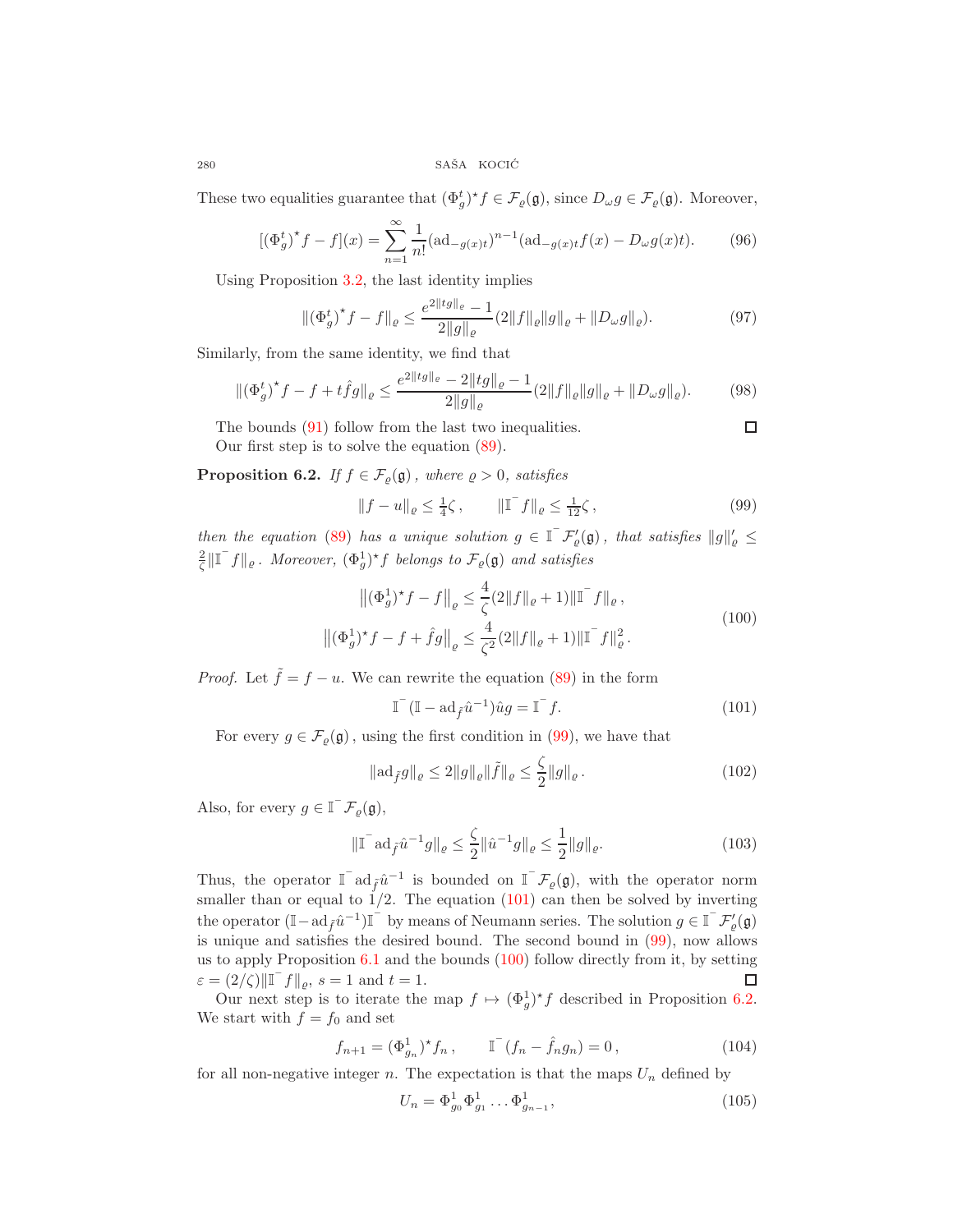for  $n \in \mathbb{N}$  and  $U_0 = \text{Id}$ , converge to a solution  $U_f$  of the equation [\(88\)](#page-18-0), as n tends to infinity. This leads to the main result of this section. To prove it, the following estimate will be needed.

<span id="page-20-6"></span>**Proposition 6.3.** If  $\varrho, t > 0$  and  $g \in \mathcal{F}'_g$  is given, then  $\Phi_g^t$  – Id  $\in \mathcal{F}'_g$  and

$$
\|\Phi_g^t - \text{Id}\|_{\varrho}' \le e^{\|tg\|_{\varrho}'} - 1. \tag{106}
$$

*Proof.* The claim follows directly from  $\Phi_g^t(x) = e^{g(x)t}$ , using the Banach algebra property of  $\mathcal{F}'_{\varrho}$ . □

Let  $\varrho > 0$ , and let us choose  $R \ge ||u||_{\varrho} + \zeta/4 + 1/2$  and  $\varepsilon > 0$ , subject to the constraints

<span id="page-20-1"></span>
$$
\varepsilon \le 2^{-4}\zeta \,, \qquad \varepsilon \le 2^{-6}\zeta^2 R^{-1} \,. \tag{107}
$$

In the following, we state and prove a normal form theorem that is the main result of this section.

<span id="page-20-0"></span>**Theorem 6.4.** If  $f \in \mathcal{F}_{\rho}(\mathfrak{g})$  such that

<span id="page-20-2"></span>
$$
||f - u||_{\varrho} \le 2^{-3}\zeta, \qquad ||\mathbb{T}^{-}f||_{\varrho} \le \varepsilon,
$$
\n(108)

with  $\varepsilon > 0$  satisfying conditions [\(107\)](#page-20-1), then there exists an analytic change of coordinates  $U_f: D_{\varrho} \to G$ , such that  $U_f^* f$  belongs to  $\mathcal{F}_{\varrho}(\mathfrak{g})$  and satisfies equation [\(88\)](#page-18-0). The map  $f \mapsto U_f$  is continuous in the region defined by inequalities [\(108\)](#page-20-2), analytic in the interior of this region, and satisfies the bounds

$$
||U_f - Id||'_{\varrho} \le \frac{3}{\zeta} ||\mathbb{I}^- f||_{\varrho},
$$
  
\n
$$
||U_f^* f - f||_{\varrho} \le \frac{64R}{7\zeta} ||\mathbb{I}^- f||_{\varrho},
$$
  
\n
$$
||U_f^* f - f + \hat{f}g||_{\varrho} \le \left(\frac{64R}{7\zeta} + 1\right) \frac{8R}{\zeta^2} ||\mathbb{I}^- f||_{\varrho}^2.
$$
\n(109)

<span id="page-20-7"></span>Here,  $g \in \mathbb{I}^{\top} \mathcal{F}'_{\varrho}(\mathfrak{g})$  is defined by [\(89\)](#page-18-2) and satisfies the bound  $||g||'_{\varrho} \leq \frac{2}{\zeta} ||\mathbb{I}^{\top} f||_{\varrho}$ . If f is real matrix valued when restricted to  $\mathbb{R}^d$ , so is  $U_f$ .

*Proof.* Our first goal is to prove that [\(104\)](#page-19-4) defines a sequence of maps  $f_m \in \mathcal{F}_{\rho}$ , satisfying

<span id="page-20-3"></span>
$$
||f_m - f_{m-1}||_{\varrho} \le 2^{-m-3}\zeta, \qquad ||\mathbb{T}^{-}f_m||_{\varrho} \le 8^{-m}\varepsilon. \tag{110}
$$

We proceed by induction. If we define  $f_{-1} = u$  and  $f_0 = f$ , then these bounds hold for  $m = 0$  by [\(108\)](#page-20-2). Assume now that [\(110\)](#page-20-3) holds for all integer m with  $0 \le m \le n$ . Then, by summing up the bounds on  $f_m - f_{m-1}$  for  $0 \le m \le n$ , we obtain the first of the inequalities

<span id="page-20-4"></span>
$$
||f_n - u||_{\varrho} \le \frac{1}{4}\zeta, \qquad ||\mathbb{T}^{-}f_n||_{\varrho} \le 4^{-n-2}\zeta.
$$
 (111)

The second inequality follows from  $(110)$ , by substituting the first bound in  $(107)$ on  $\varepsilon$ . Thus, Proposition [6.2](#page-19-3) guarantees a unique solution to [\(104\)](#page-19-4), and yields the bounds

<span id="page-20-5"></span>
$$
||f_{n+1} - f_n||_{\varrho} \le \frac{1}{\zeta} 8^{-n+1} R \varepsilon, \qquad ||\mathbb{T}^{-} f_{n+1}||_{\varrho} \le \frac{1}{\zeta^2} 8^{-2n+1} R \varepsilon^2. \tag{112}
$$

Here, we have also used that  $2||f_n||_{\rho}+1 \leq 2R$ , which follows from the first inequality in [\(111\)](#page-20-4). By using the second condition in [\(107\)](#page-20-1), we now obtain [\(110\)](#page-20-3) for  $m = n+1$ from the bounds [\(112\)](#page-20-5).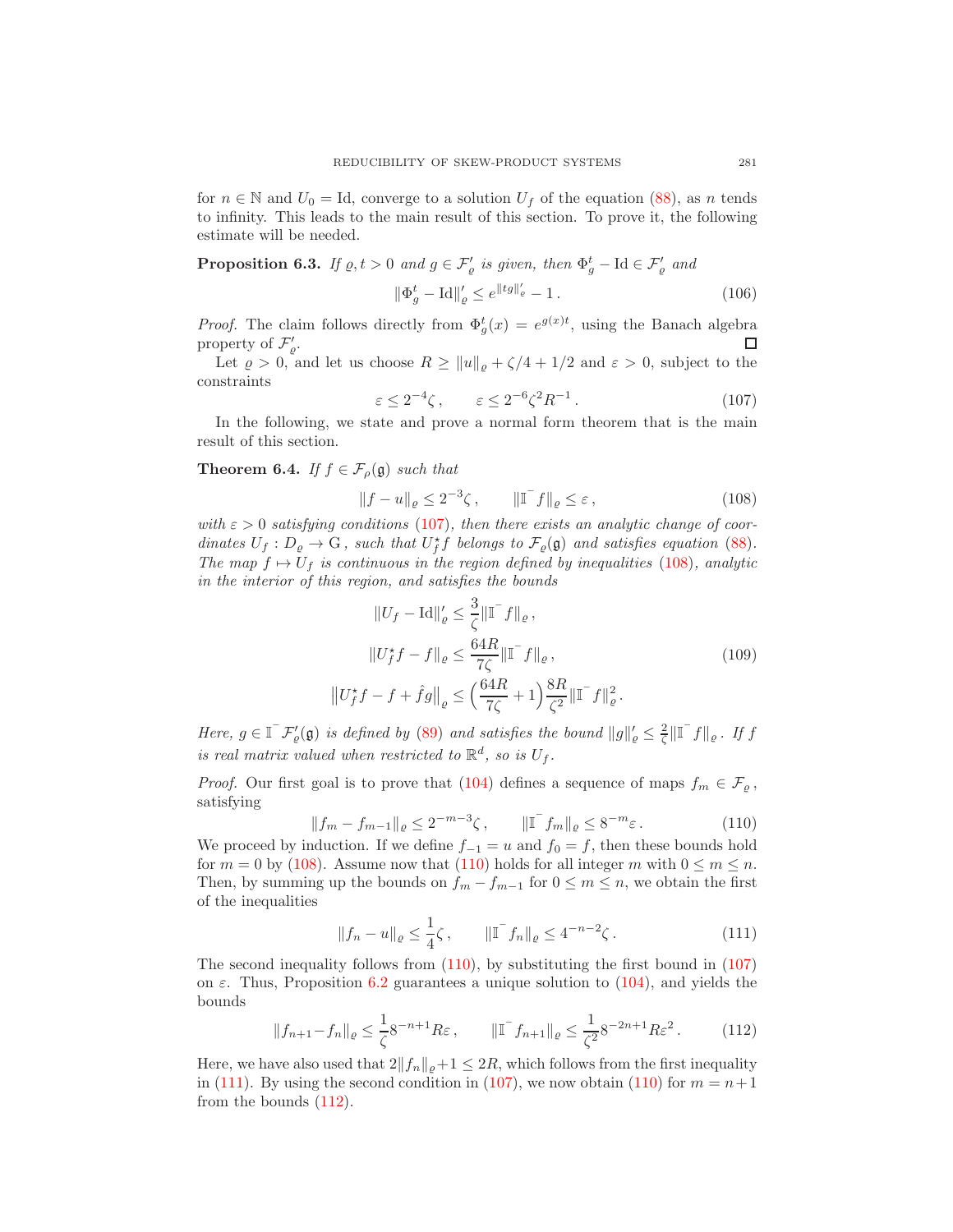Next, consider the functions  $\varphi_j = \Phi_{g_j}^1$  – Id. By Proposition [6.3](#page-20-6) and Proposition [6.2,](#page-19-3)

$$
\|\varphi_j\|_{\varrho}' \le e^{\|g_j\|_{\varrho}'} - 1 \le e^{\frac{2}{\zeta}\|\mathbb{I}^{\top}f_j\|_{\varrho}} - 1. \tag{113}
$$

Using [\(110\)](#page-20-3) we have the bounds

<span id="page-21-8"></span>
$$
\|\varphi_j\|_{\varrho}' \le e^{\frac{2\varepsilon}{\zeta}8^{-j}} - 1. \tag{114}
$$

Define the maps  $U_{m,n} = \Phi_{g_m}^1 \Phi_{g_{m+1}}^1 \dots \Phi_{g_{n-1}}^1$  in  $\mathcal{F}'_{\varrho}(G)$ . Here, and in what follows, it is assumed that  $0 \leq m < n$ . Setting  $U_{j,j} = \text{Id}$ , and using the bounds [\(114\)](#page-21-8) we obtain

<span id="page-21-9"></span>
$$
||U_n - U_m||'_{\varrho} = \left\| \sum_{j=m}^{n-1} \varphi_j U_{j+1,n} \right\|_{\varrho}' \le e^{\frac{16\varepsilon}{7\zeta} 8^{-m}} - 1. \tag{115}
$$

This shows that the sequence  $n \mapsto U_n$  converges uniformly in  $\mathcal{F}'_p(G)$  to a limit  $U_f \in \mathcal{F}'_{\rho}(G)$ . The analyticity of the maps  $U_n$  and the uniform convergence of the sequence  $n \mapsto U_n$  implies the analyticity of the map  $f \mapsto U_f$ . Clearly,  $f_n$  converge to  $U_f^{\star}(f)$  in  $\mathcal{F}_{\varrho}(\mathfrak{g})$ . The first inequality in [\(109\)](#page-20-7) follows from the estimate [\(115\)](#page-21-9), if we set  $m = 0$  and  $\varepsilon = ||\mathbf{I}^\top f||_\varrho$ , and use the first bound in [\(107\)](#page-20-1). The second inequality in  $(109)$  is now obtained by summation over n of the first bound in  $(112)$ .

Since  $U_f^* f = U_{f_1}^* f_1$  with  $f_1 = (\Phi_g^1)^* f$ , we have

<span id="page-21-10"></span>
$$
U_f^* f - f + \hat{f}g = (U_{f_1}^* f_1 - f_1) + ((\Phi_g^1)^* f - f + \hat{f}g). \tag{116}
$$

The norm of the term in the first parentheses of [\(116\)](#page-21-10) can be estimated in the same way as the term  $||U_f^* f - f||_\varrho$ , yielding the bound

$$
\left\| U_{f_1}^{\star} f_1 - f_1 \right\|_{\varrho} \le \frac{64R}{7\zeta} \|\mathbb{I}^{-} f_1\|_{\varrho}.
$$
 (117)

Since  $\|\mathbb{I}^\top f_1\|_{\varrho} \leq \|(\Phi_g^1)^* f - f + \hat{f}g\|_{\varrho}$ , the third bound in [\(109\)](#page-20-7) now follows from the second inequality in [\(100\)](#page-19-2). □

Acknowledgments. I would like to thank Hans Koch and Wellington de Melo for discussions. I am also grateful to the staff of IMPA, where this work has been done, for their hospitality. This work has been financially supported by CNPq.

#### **REFERENCES**

- <span id="page-21-5"></span>[\[1\]](http://www.ams.org/mathscinet-getitem?mr=MR2259248&return=pdf) A. Avila and R. Krikorian, Reducibility or nonuniform hyperbolity of quasiperiodic Schrödinger cocycles, Ann. Math., 164 (2006), 911-940.
- <span id="page-21-3"></span>[\[2\]](http://www.ams.org/mathscinet-getitem?mr=MR2578605&return=pdf) A. Avila and S. Jitomirskaya, Almost localization and almost reducibility, Journal of the European Math. Soc., 12 (2010), 93–131.
- <span id="page-21-0"></span>[\[3\]](http://www.ams.org/mathscinet-getitem?mr=MR0407380&return=pdf) N. N. Bogoljubov, Ju. A. Mitropolitskii and A. M. Samoilenko, "Methods of Accelarated Convergence in Nonlinear Mechanics," Springer Verlag, New York, 1976.
- <span id="page-21-4"></span>[\[4\]](http://www.ams.org/mathscinet-getitem?mr=MR1984594&return=pdf) J. Bourgain, On the spectrum of lattice Schrödinger operators with deterministic potential, J. Anal. Math., 88 (2002), 221–254.
- <span id="page-21-6"></span>[\[5\]](http://www.ams.org/mathscinet-getitem?mr=MR0377192&return=pdf) A. D. Brjuno, Analytic form of differential equations I, Trudy Moskov. Mat. Obshch. 25 (1971), 119–262.
- <span id="page-21-7"></span>[\[6\]](http://www.ams.org/mathscinet-getitem?mr=MR0377192&return=pdf) A. D. Brjuno, Analytic form of differential equations II, Trudy Moskov. Mat. Obshch. 26 (1972), 199–239.
- <span id="page-21-1"></span>[\[7\]](http://www.ams.org/mathscinet-getitem?mr=MR0470318&return=pdf) E. I. Dinaburg and Ja. G. Sinai, The one-dimensional Schrödinger equation with quasiperiodic potential, Funkcional. Anal. i Priložen., 9 (1975), 8–21.
- <span id="page-21-2"></span>[\[8\]](http://www.ams.org/mathscinet-getitem?mr=MR1167299&return=pdf) L. H. Eliasson, Floquet solutions for the 1-dimensional quasi-periodic Schrödinger equation, Comm. Math. Phys., 146 (1992), 447–482.